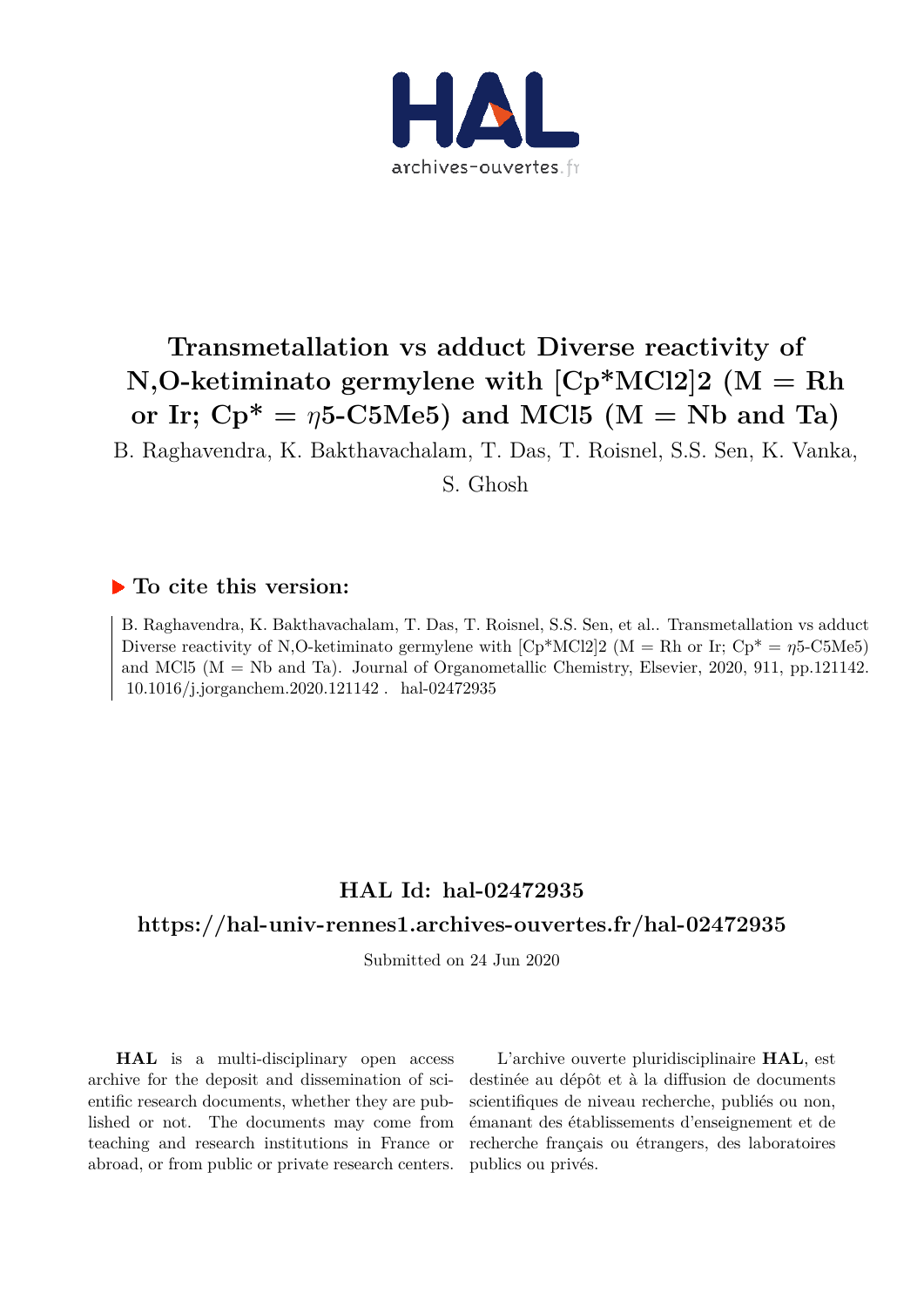# Transmetallation vs Adduct: Diverse Reactivity of N,O-ketiminato germylene with  $[Cp*MCl_2]_2$  (M = Rh or Ir;  $Cp^* = \eta^5 - C_5Me_5$  and MCl<sub>5</sub> (M = Nb and Ta)

Beesam Raghavendra,<sup>‡a</sup> K. Bakthavachalam,<sup>‡a</sup> Tamal Das,<sup>b</sup> Thierry Roisnel,<sup>c</sup> Sakya S. Sen,<sup>\*d</sup> Kumar Vanka,\*b and Sundargopal Ghosh\*a

<sup>a</sup>*Department of Chemistry, Indian Institute of Technology Madras, Chennai 600036, India. Tel: +91 44-22574230; Fax: +91 44-22574202; E-mail: sghosh@iitm.ac.in.* 

b *Physical and Material Chemistry Division, CSIR-National Chemical Laboratory, Dr Homi Bhabha Road, Pashan, Pune 411008, India.* 

<sup>c</sup>*Univ Rennes, CNRS, ISCR (Institut des Sciences Chimiques de Rennes) –UMR 6226, F-35000 Rennes, France.* 

<sup>d</sup>Inorganic Chemistry and Catalysis Division, CSIR-National Chemical Laboratory, Dr Homi *Bhabha Road, Pashan, Pune 411008, India.* 

Keywords: Ketoiminate, germylenes, tantalum, iridium, transmetallation, adduct formation.

#### **Abstract**:

The reactions of the germylenes,  $[(Dipp)NCMeCHCORGeCl]$  (1a: R = Me, 1b: R = Ph) with [Ir<sub>2</sub>Cl<sub>2</sub>( $\mu$ -Cl)<sub>2</sub>( $\eta$ <sup>5</sup>-Cp<sup>\*</sup>)<sub>2</sub>] led to the formation of the adducts [(Dipp)NCMeCHCORGeClIrCl<sub>2</sub>Cp<sup>\*</sup>] (**3a**: R = Me and **3b**: R = Ph). On the other hand,  $[Rh_2Cl_2(\mu$ -Cl)<sub>2</sub>( $\eta$ <sup>5</sup>-Cp<sup>\*</sup>)<sub>2</sub>] does not react with the germylenes (**1a** and **1b**). When the reactions of **1a** and **1b** are carried out with  $[Cp^*TaCl_4]$ , the reaction led to decomposition. The reaction of  $1a$  or  $1b$  with TaCl<sub>5</sub> yielded the transmetallated products  $[(Dipp)NCMeCHCORTaCl<sub>4</sub>]$  (4a: R = Me, 4b: R = Ph) with the extrusion of GeCl<sub>2</sub>. Our theoretical studies show that for, the insertion of TaCl5 to **1a** and the formation of **4a** with concomitant elimination of  $GeCl<sub>2</sub>$  is energetically favourable. Extrusion of  $SnCl<sub>2</sub>$  is also observed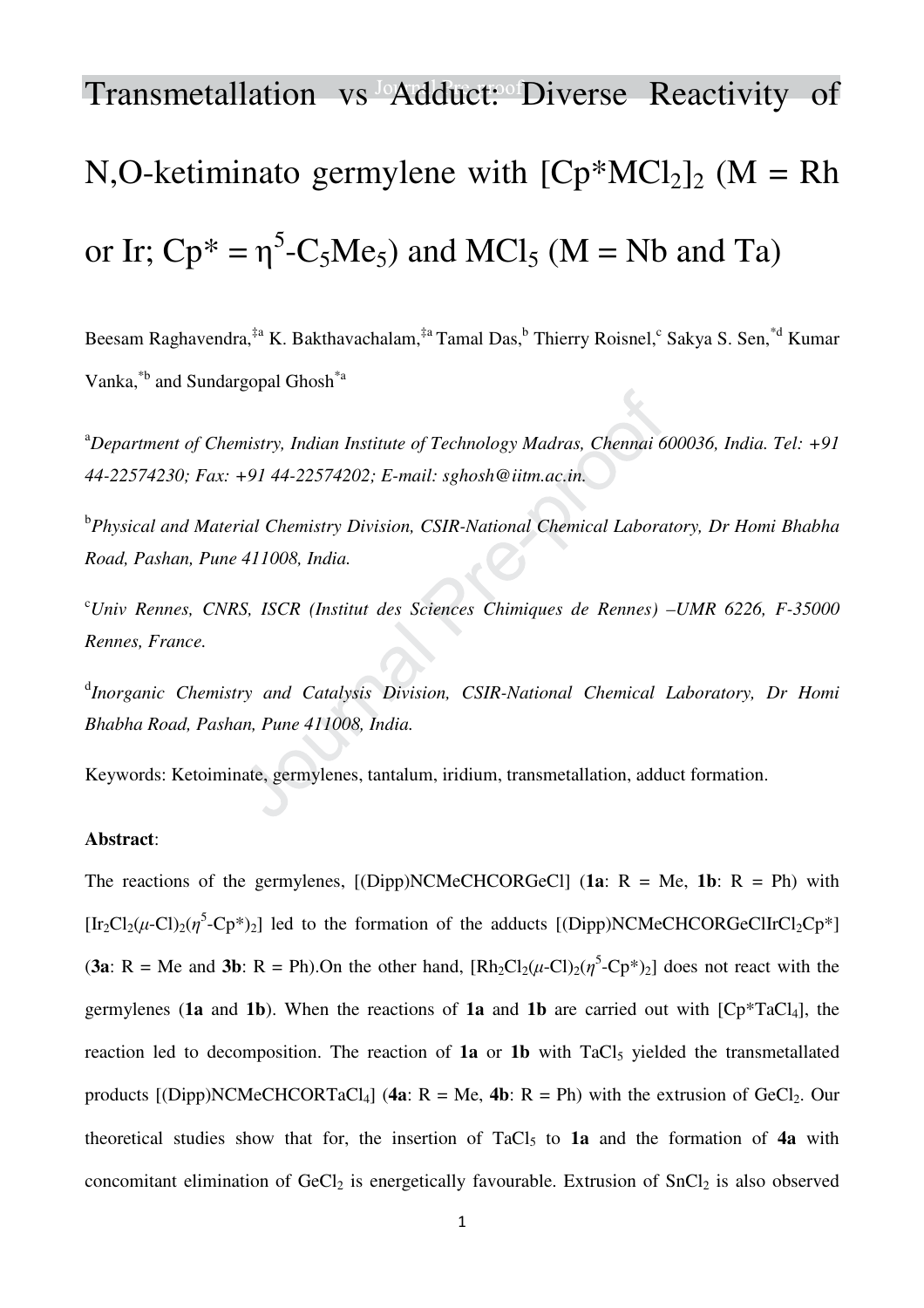#### **1. Introduction**

The chemistry of the heavier analogues of carbenes has been expanded from synthetic curiosity towards application in synthesis.<sup>1</sup> Heavier carbene analogues are utilized as donor ligands in lowvalent main group species<sup>2</sup> as well as in transition metal complexes.<sup>3</sup> The synthesis of heavier analogues of carbenes would not have been possible without the proper choice of ligands. By occupying larger areas of the metal coordination sphere and physically blocking decomposition routes, sterically bulky ligands have often been used to improve the kinetic stability of carbenes and their heavier congeners. The most extensively used monoanionic and bidentate ligands in low-valent group 14 chemistry possessing nitrogen donors with bulky substituents are the *β*-diketiminate ligands, popularly known as "nacnac". Many variations of the nacnac ligand with respect to the group attached to the nitrogens, have been reported with an extensive series of metal complexes synthesized using these ligands. $4$  Iconic examples of low-valent main group compounds stabilized through the latter ligand system include  $LA(I),^5$   $LMg(I)-Mg(I)L,^6$   $LGe(II)H^7$  $(L=HC{C(Me)N(Ar)}_2$ , Ar = 2,6-*i*Pr<sub>2</sub>C<sub>6</sub>H<sub>3</sub> or 2,4,6-Me<sub>3</sub>C<sub>6</sub>H<sub>2</sub>), L'E(II) (L' = HC{C(=CH<sub>2</sub>)(C-Me)(NAr)<sub>2</sub>, E = Si and Ge).<sup>8</sup> Compared to  $\beta$ -diketiminates, the class of  $\beta$ -ketoiminate ligands has not earned much interest due to the reduction of sterics around the metal center. In this context, we have recently prepared two new germylenes using N,O ketiminato ligands of compositions (Dipp)NCMeCHCOMeGeCl (1a) and (Dipp)NCMeCHCOMeGeN(SiMe<sub>3</sub>)<sub>2</sub> (2a).<sup>9</sup> We have further shown that the germylene amide (**2a**) undergoes deprotonation from the backbone methyl upon reacting with  $[M_2Cl_2(\mu$ -Cl)<sub>2</sub>( $\eta$ <sup>5</sup>-Cp<sup>\*</sup>)<sub>2</sub>] (M = Rh and Ir), leading to the formation of a cyclometallated product (Scheme 1). $9$  In this study, we have replaced one of the backbone methyl groups with a phenyl moiety and prepared a new germylene, (Dipp)NCMeCHCOPhGeCl (**1b**). The reaction of **1b** with LiN(TMS)<sub>2</sub> led to the formation of a metathetical product, (Dipp)NCMeCHCOPhGeN(TMS)<sub>2</sub>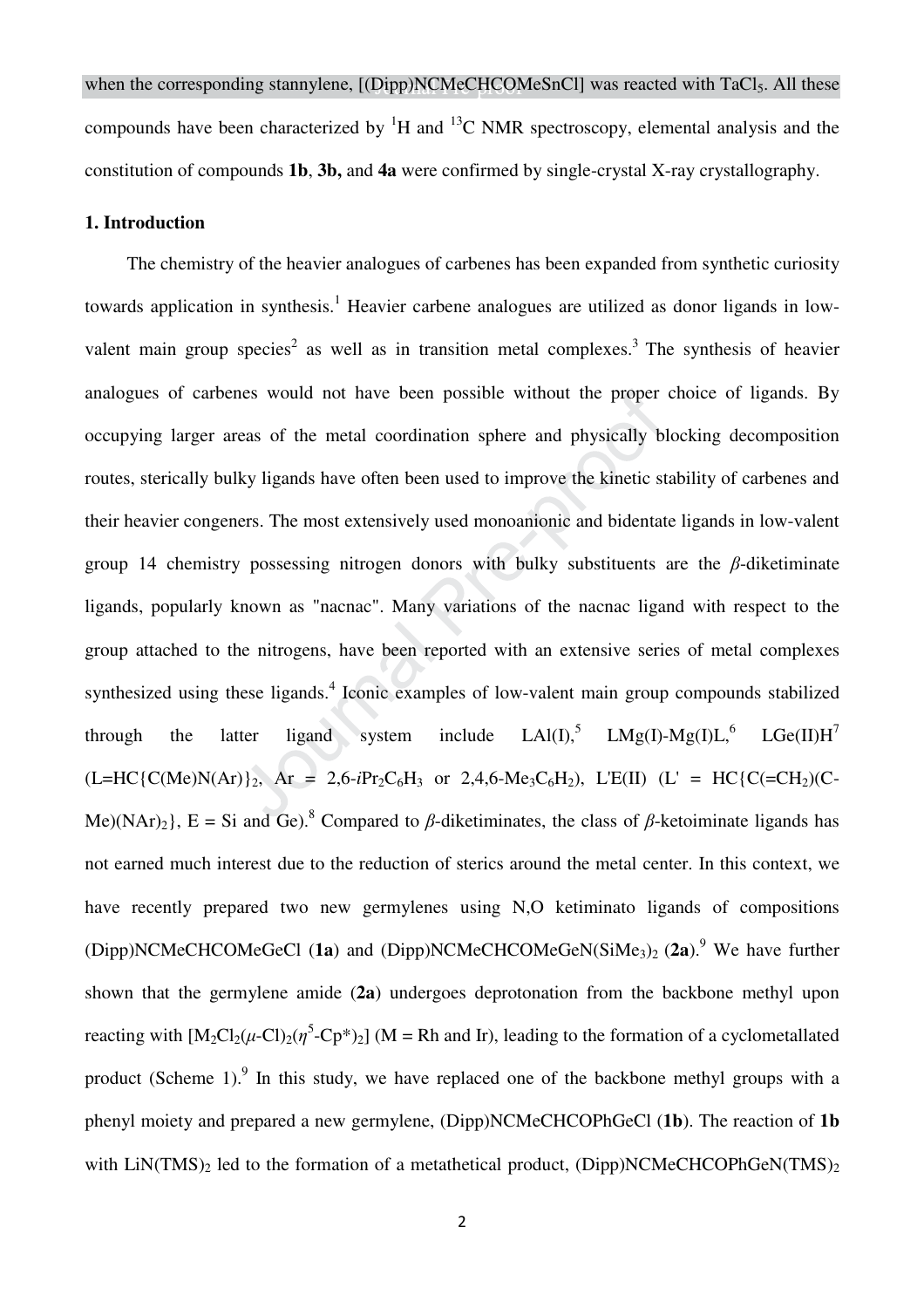(**2b**) in quantitative yield. Subsequently, we sought to compare the reactions of **1a**, **1b, 2b** with previously reported **2a**. At the outset, the reactions of **1a**, **1b, 2b** with rhodium and iridium precursors have three possible outcomes: (a) aliphatic C–H bond activation and subsequent cyclometallation (b) aromatic C–H bond activation and subsequent cyclometallation and (c) stable adduct formation. We have observed that **1a** and **1b** does not undergo deprotonation reaction with the Ir precursor, but forms adducts. The analogous reactions with **2b** led to undefined product. The reactions of **1a** and **1b** with TaCl<sub>5</sub> led to theformation of ketoiminato Ta complexes,  $[(Dipp)NCMeCHCORTaCl<sub>4</sub>]$  R = Me (4a) and R = Ph (4b) with the extrusion of GeCl<sub>2</sub>. Our results are reported herein. (Scheme 1 near here)

#### **2. Results and discussion**

#### *2.1. Synthesis and characterizations of germylenes, 1b-2b*

The phenyl substituted N,O-ketoimine ligand was synthesized by the literature method.<sup>10</sup> The reaction of 1-phenyl butane-1, 3-dione with 2,6-diisopropylaniline in toluene with a catalytic amount of *p*-toluene sulfonic acid led to the formation of the ligand.<sup>10</sup> The phenyl substituted chlorogermylene (Dipp)NCMeCHCOPhGeCl (**1b**) was synthesized from the reaction of GeCl<sub>2</sub>·dioxane with one equivalent of potassium salt of ketoimine ligand in THF (Scheme 2). **1b** was purified by crystallization and isolated as pale-yellow crystals in good yield. The  ${}^{1}H$  NMR spectrum of **1b** shows a single resonance peak for the *γ*-proton at *δ* 6.06 ppm and the corresponding <sup>13</sup>C NMR appears at  $\delta$  99.59 ppm. Two septets appear at  $\delta$  3.58 and 2.79 ppm. Further, the solidstate structural analysis of **1b** was carried out using single-crystal X-ray diffraction.

#### (Scheme 2 near here)

As shown in Fig. 1, the germanium center in **1b** adopts a distorted trigonal pyramidal geometry, in which the three-coordinated germanium is surrounded by one nitrogen, one oxygen, and one chlorine atom. There is a lone pair of electrons on the germanium center. This feature has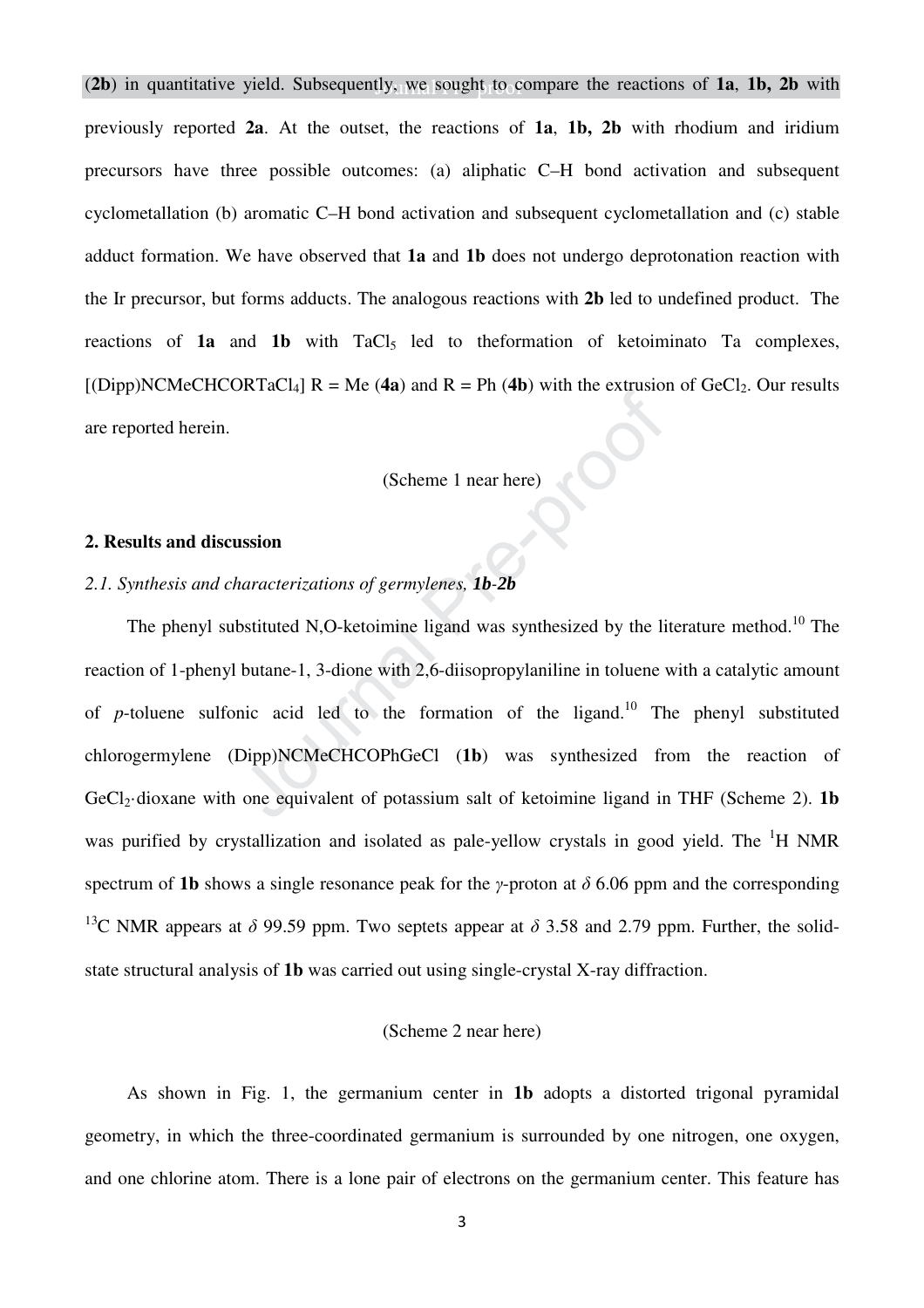been observed in various chlorogermylene complexes, such as  $[HC{C(Me)}_2N(Dipp)O]GeCl<sup>9</sup>$  $[HC(CMe)N(Dipp)]_2]GeCl$ <sup>11</sup><br>[PhC{N(*t*Bu)}<sub>2</sub>]GeCl,<sup>12</sup> [*t*BuC{N(Dipp)}<sub>2</sub>]GeCl,<sup>13</sup> and  $[(tBu)_{2}ATI]GeCl$  (ATI = Aminotroponiminate).<sup>14</sup> The Ge1-Cl1 (2.2960(7) Å), Ge1-O1 (1.8864(14) Å), and Ge1-N1  $(2.0106(16)\text{\AA})$  bond distances of the six-membered  $\{C_3NGeO\}$  ring of **1b** are almost identical with that of the reported N,O-ketoiminate-chlorogermylene complex  $[HC{C(Me)}_2N(Dipp)O]$ GeCl  $[Ge1-C112.306(3)$  Å, Ge1-O1 1.902(5) Å, and Ge1-N1 2.011(5) Å]. The O1-Ge1-N1 bond angle of  $90.39(6)$ <sup>o</sup> is slightly higher than the reported (Dipp)NCMeCHCOMeGeCl [O1-Ge1-N1  $90.0(2)^{o}$ ].<sup>9</sup>

#### (Fig. 1 near here)

As shown in Scheme 2, the reaction of 1b with [LiN(SiMe<sub>3</sub>)<sub>2</sub>] led to the formation of the metathesis product,  $[(Dipp)NCMeCHCOPhGen(SiMe<sub>3</sub>)<sub>2</sub>],$  **2b**. **2b** was characterized by <sup>1</sup>H and <sup>13</sup>C NMR spectroscopy. The <sup>1</sup>H NMR spectrum of **2b** displayed a single resonance peak for the *γ*-proton at  $\delta$  5.43 ppm and the corresponding <sup>13</sup>C NMR appears at  $\delta$  95.82 ppm which is shifted to the higher field region compared to its parent germylene chloride and a single resonance at *δ* 0.22 ppm for the N(SiMe3)2 group, which indicates the replacement of the chlorine atom by the amide group *via* salt elimination.

## 2.2. Reactivity of chlorogermylenes (**1a-1b**) with  $[Ir_2Cl_2(\mu$ -Cl $)_2(\eta^5$ -Cp<sup>\*</sup> $)_2$ ]

Recently, we have reported that the reaction of a germylene amide [(Dipp)NCMeCHCOMeGeN(SiMe<sub>3</sub>)<sub>2</sub>] (2a) with  $[Rh_2Cl_2(\mu$ -Cl)<sub>2</sub>( $\eta$ <sup>5</sup>-Cp<sup>\*</sup>)<sub>2</sub>] and  $[Ir_2Cl_2(\mu$ -Cl)<sub>2</sub>( $\eta$ <sup>5</sup>- $\text{Cp*}$ )<sub>2</sub>] dimers led to the formation of cyclometallated Rh(III) and Ir(III) complexes *via* deprotonation from the C–H bond of the germylene ligand.<sup>9</sup> In order to expand this chemistry further, we have probed the reactivity of 2b with  $[Rh_2Cl_2(\mu-Cl)_2(\eta^5-Cp^*)_2]$  as well as  $[Ir_2Cl_2(\mu-Cl)_2]$  $Cl_2(\eta^5$ -Cp<sup>\*</sup>)<sub>2</sub>] dimers. Unfortunately, the reactions led to unidentified products and we were unable to isolate them.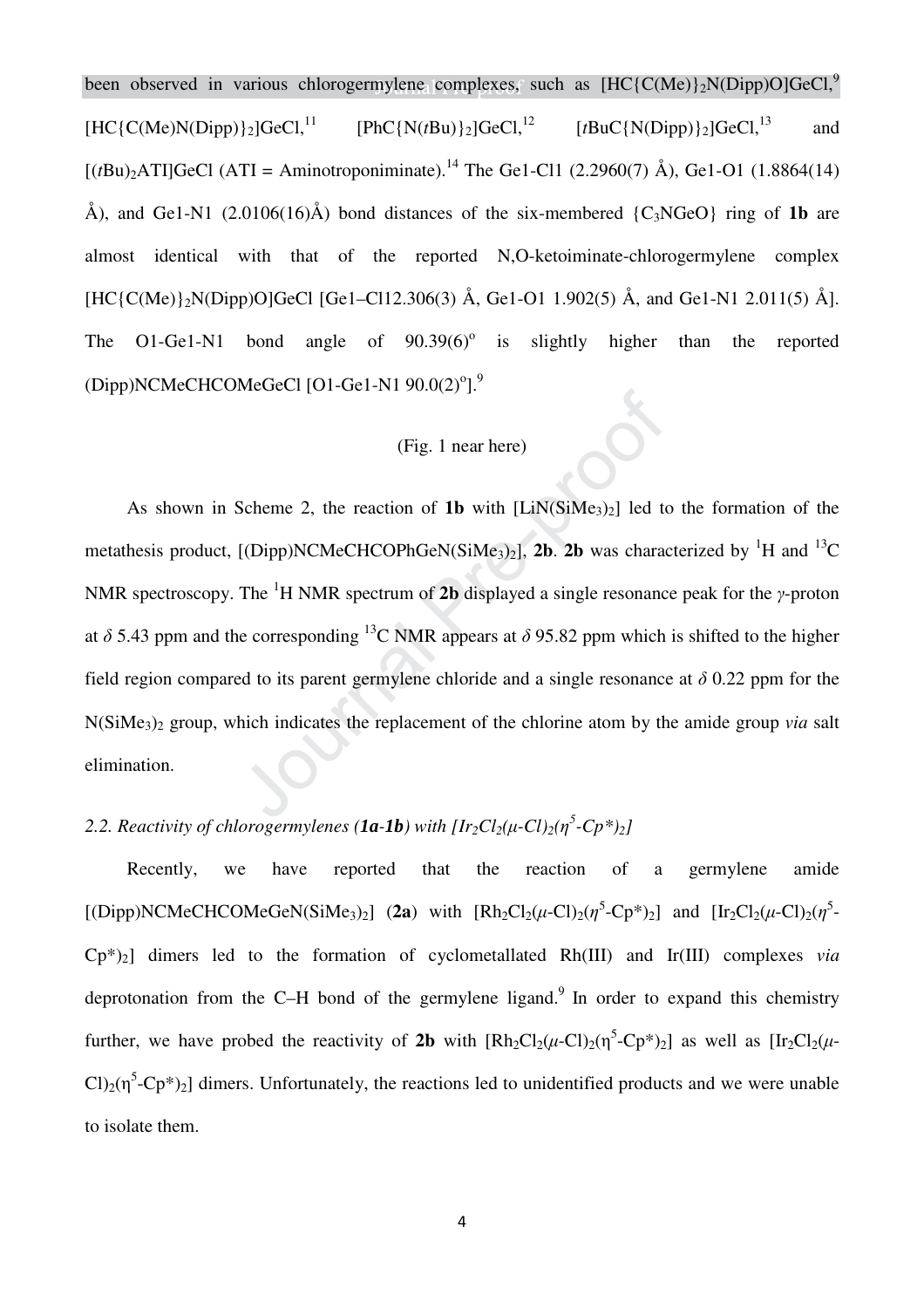The reaction of  $[\text{Ir}_2\text{Cl}_2(\mu-\text{Cl})_2(\eta^5-\text{Cp*})_2]$  with **1a** and **1b** gave rise to the formation of germylene adducts,  $[(Dipp)NCMeCHCOMeGeClIrCl<sub>2</sub>CP<sup>*</sup>]$  (3a) and  $[(Dipp)NCMeCHCOPhGeClIrCl<sub>2</sub>CP<sup>*</sup>]$  (3b), respectively (Scheme 3). We have also studied the reactivity of **1a-b** with the Rh dimer, but unfortunately the germylenes do not react with the Rhdimer.

#### (Scheme 3 near here)

Both complexes were characterized by  ${}^{1}H$  and  ${}^{13}C$  NMR spectroscopy. The  ${}^{1}H$  NMR spectra of **3a** and **3b** displayed a septet around *δ* 3.6 ppm for the isopropyl methine protons and one singlet resonance peak was observed nearly at  $\delta$  1.5 ppm for the Cp<sup>\*</sup> proton. It can be noted here that four doublets appear for each **3a** and **3b**, indicating the overlapping of two septets into one. Additionally, the constitution of complex **3b** was confirmed by single crystal X-ray diffraction studies. The ORTEP diagram for **3b** is shown in Fig. 2. The Ge-Ir bond length of 2.3726(10)Å is slightly shorter as compared to  $[\text{IrCl}(\eta^4\text{-cod})\{\text{Ge}(\text{PhC}(\text{NtBu})_2)\}\)$  amidinate (2.4203(3) Å).<sup>15</sup> To the best of our knowledge this is the first example of N,O-chelated germanium adduct with a transition metal.

#### (Fig.2 near here)

#### *2.3. Reactivity of chlorogermylenes (1a-1b) with TaCl<sup>5</sup>*

As an extension to this chemistry, we have enthusiastically started the reactivity of the germylenes ( $1a-b$ ) with  $[Cp*TaCl_4]$ . Unfortunately, the reactions of  $1a$  or  $1b$  with  $[Cp*TaCl_4]$  led to the immediate formation of a black solution indicating the leaching of the metal. However, when TaCl<sub>5</sub> was used as the metal precursor, it led to a color change from pale yellow to deep orange indicating the formation of a new product (Scheme 4, (a)). The product was crystallized from toluene at -30.0 °C and was isolated as deep orange colored needle shaped crystals. The singlecrystal X-ray diffraction analysis revealed the formation of an unexpected transmetallated product [(Dipp)NCMeCHCOMeTaCl4] (**4a**) instead of the adduct analogous to **3a** and **3b**. The reaction of 1a-1b with NbCl<sub>5</sub>, we were not able to get any clean product.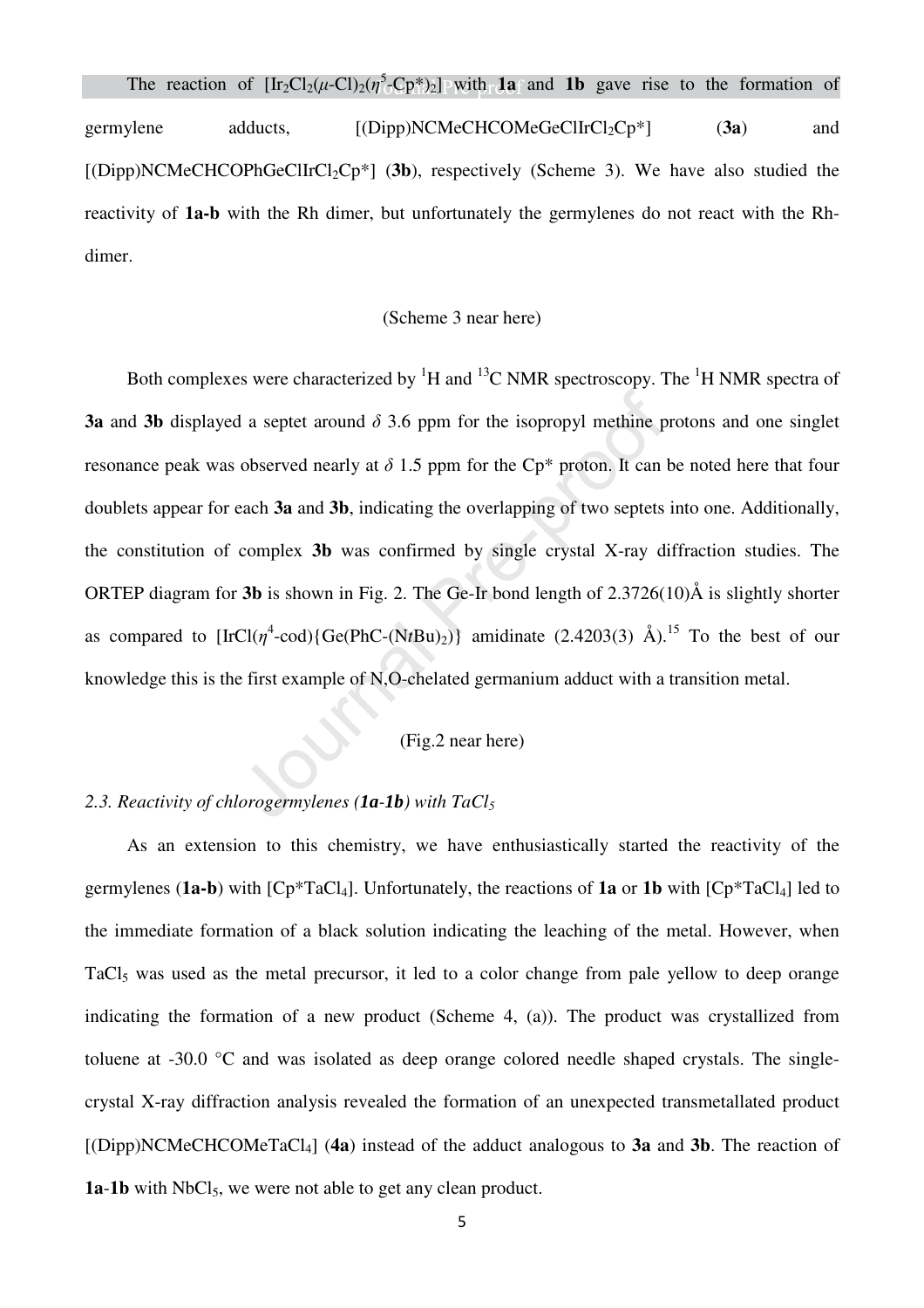The molecular structure and selected bond parameters are shown in Fig. 3. The unit cell contains two analogous but independent molecules in the asymmetric unit, which was crystallized in the monoclinic  $P2_1/c$  space group. **4a** exhibits slightly distorted octahedral geometry around the Ta center that is bound to four chlorine atoms, one nitrogen atom, and one oxygen atom. The four Ta-Cl bond distances are almost equal  $(\sim 2.32 \text{ Å})$  and the O1-Ta1-N1 bond angle of 80.04(8)<sup>o</sup> is considerably smaller than a regular octahedral bond angle of 90°. The Ta atom in 4a lies ~0.16 Å above the six-membered  $C_3NTaO$  ring.

#### (Fig.3 near here)

The <sup>1</sup>H NMR spectrum of **4a** displays a single septet corresponding to the isopropyl methine proton instead of showing two septets for the isopropyl methine in **1a**. This spectral evidence corroborates the formation of the new complex.

A significant amount of transmetallation chemistry has been reported in the literature. It can be divided into three types: i) a transition metal replaced by a main group element or vice versa,  $^{16}$  ii) a main group element replaced by a main group element,<sup>17</sup> and iii) the transition metal replaced by a transition metal.<sup>18</sup> The formation of **4a** from **1a** falls into the first category of transmetallation. One of the interesting facets of the reaction is the extrusion of GeCl<sub>2</sub>. Filippou and coworkers proposed that the reaction of  $CpMo(CO)$ <sub>3</sub>GeCl<sub>2</sub>H with PMe<sub>3</sub> gave trans-CpMo(CO)<sub>2</sub>(PMe<sub>3</sub>)GeCl<sub>2</sub>H and the mechanism of this ligand exchange reaction involves  $GeCl_2$  extrusion.<sup>19</sup> Recently, Roesler reported a similar mechanism for the formation of a Ni(0) germylene complex. The complex was prepared from a germylenium cation with  $Ni(cod)_2$ , which involved Ni–Ge transmetalation, followed by coordination of the extruded  $GeCl_2$  moiety to Ni<sup>16c</sup> Unlike these cases, Ta metal is stabilized in an octahedral environment; hence, it is not possible for  $GeCl<sub>2</sub>$  to coordinate the metal centre easily.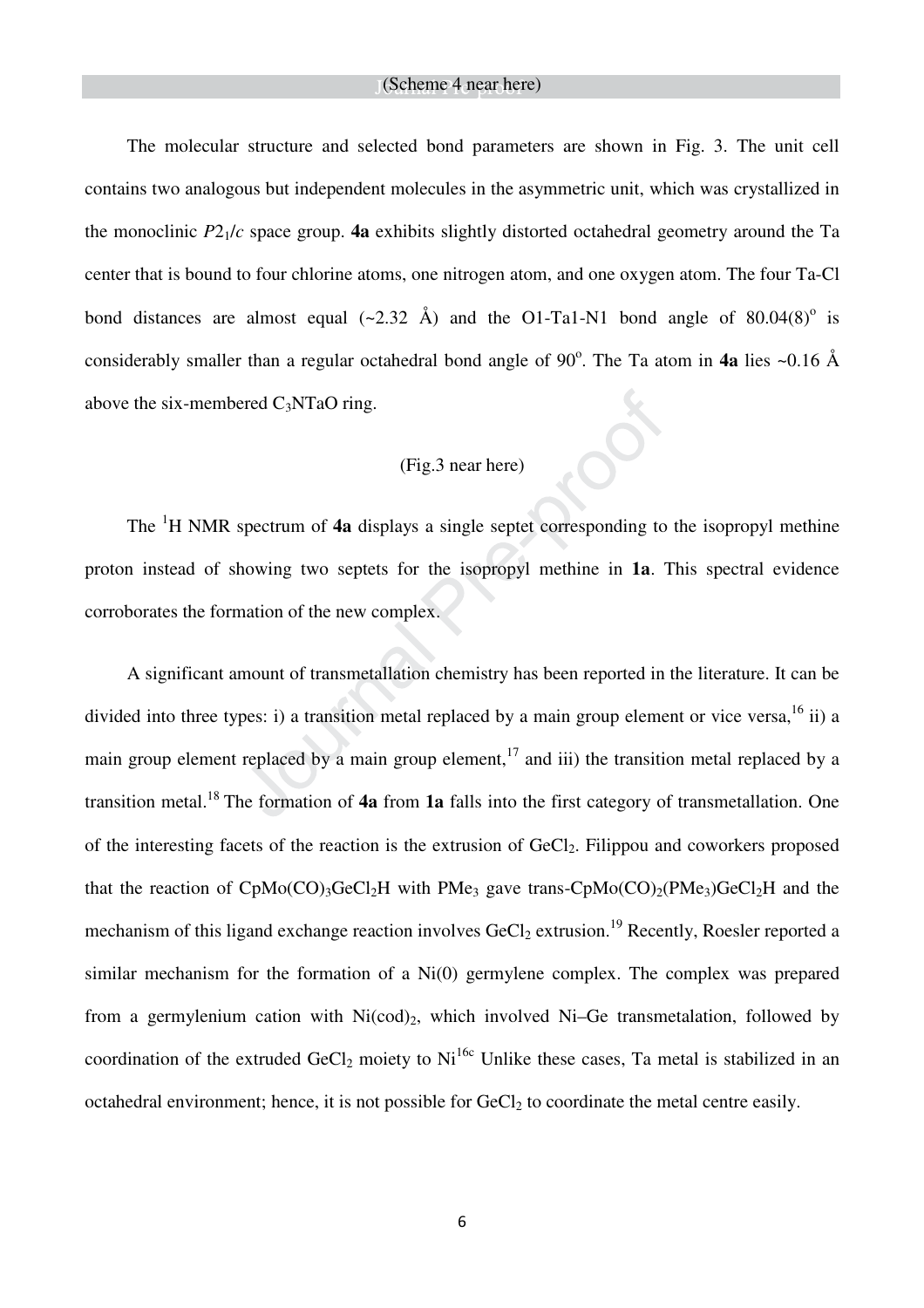have performed the NMR tube reaction between N,O-ketoiminate-chlorogermylene and TaCl<sub>5</sub> in C6D6. This showed a clear and complete conversion of **1a** into **4a** within 10 min (Fig. S15). Under similar condition, compound [(Dipp)NCMeCHCOPhTaCl4] (**4b**) was prepared from **1b** and was confirmed by the<sup>1</sup>H and <sup>13</sup>C NMR spectroscopic studies. To check the generality of this reaction, we have carried out the same reaction with analogous N,O-ketoiminate stannylene chloride (**B**),  $[HC(CMe)]_2N(Dipp)O]SnCl^{20}$  which also led to the formation of **4a**. Complex **4a** could be alternatively synthesized from the reaction mixture of the ketoiminate lithium salt  $(A)$  with TaCl<sub>5</sub> at room temperature (Scheme 4, (b)).

#### *2.4. Computational details.*

Full quantum chemical calculations were done with density functional theory (DFT) at the dispersion and solvent corrected PBE/TZVP level of theory mainly to understand the mechanism(s) of the reactions occurring in the presence of Ir and TaCl<sub>5</sub> complexes. The experimental results indicated that the reaction between species **1a** and the tantalum complex led to the transmetallated product, but in case of the iridium dimer, only adduct formation was observed.

#### (Scheme 5 near here)

The DFT calculations showed that the adducts, which are formed between the reaction of  $[\text{Ir}_2\text{Cl}_2(\mu-\text{Cl})_2(\eta^5-\text{Cp*})_2]$  or TaCl<sub>5</sub> with **1a**, are cyclic germylene intermediates (3a and 4a'), which are thermodynamically feasible by -14.1 kcal/mol and-3.6 kcal/mol respectively (Scheme 5). However, the next step, that is, insertion of Ir between the nitrogen and the oxygen and the elimination of GeCl<sub>2</sub>, was calculated to be thermodynamically unfavourable, by 45.8 kcal/mol. This, however, is not the case for **4a'**, in which the insertion and the elimination of GeCl<sub>2</sub> is favourable by -4.4 kcal/mol. The reason why the transmetallated tantalum complex **4a** is stable and the complex **3a'** is observed to be unstable has been established by DFT studies. The DFT studies that we have conducted do not represent a comprehensive mechanism, as that would entail expensive transition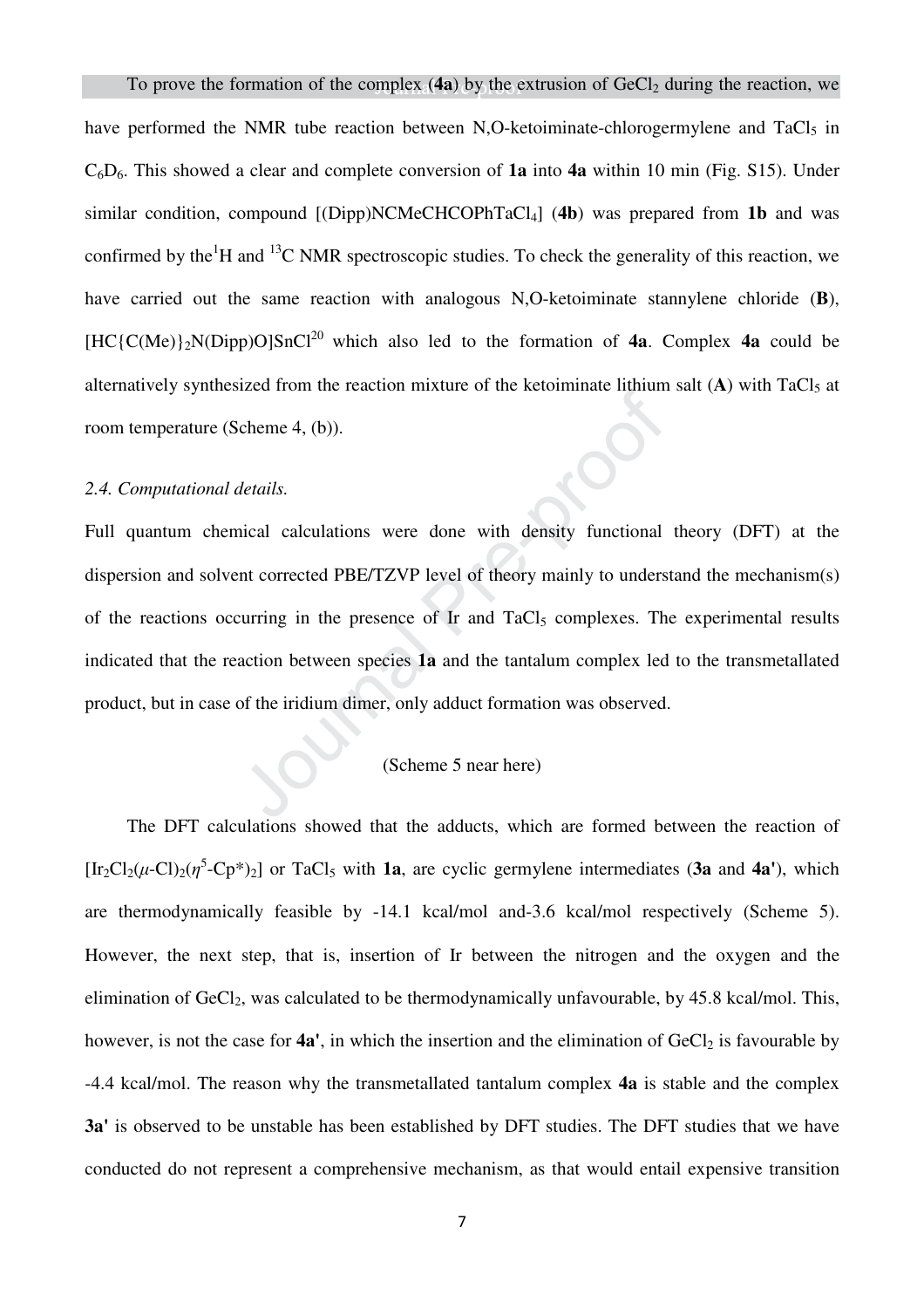state calculations that are beyond the scope of the current work. However, the computational studies do provide support to the experimental observations by providing insight into the thermodynamics of the different reactions investigated. The cyclopentadienyl ring, attached to Ir in **3a'**, is found to slip from an  $\eta^5$ - to an  $\eta^3$ -coordination mode. This loss of hapticity of the Cp ring in **3a'** may be due to the steric constraints induced by the formation of a six-membered heterocyclic ring structure. It is to be noted that there is no loss of hapticity in the complex **3a**: the formation of **3a'** thus involves a loss of hapticity, and would therefore be thermodynamically disfavoured. The DFT optimized three dimensional structures of **3a'** and **4a** are shown in Fig. 4. As shown in Fig. 4, the central metal in complex **4a** is in an octahedral configuration. This may be due to the fact that the smaller chloride ligands face no difficulties adjusting to the steric demands introduced by the formation of the sixmembered heterocyclic ring.

#### (Fig.4 near here)

#### **3. Conclusion**

In summary, we have made a phenyl substituted N, O-ketoiminate germylene chloride, **1b** and a germylene amide, 2b. Treatment of germylene chlorides (1a and 1b) with  $[\text{Ir}_2\text{Cl}_2(\mu-\text{Cl})_2(\eta^5-\text{Cp*})_2]$ led to the formation of adducts, **3a** and **3b**, whereas TaCl<sub>5</sub> yielded transmetallated products **4a** and **4b** with the extrusion of GeCl<sub>2</sub>. However, the reactions of **1a** and **1b** with  $[Rh_2Cl_2(\mu\text{-Cl})_2(\eta^5\text{-}Cp^*)_2]$ and [Cp\*TaCl4] were unsuccessful. The results show that the replacement of one of the backbone methyl groups with a phenyl moiety offered a different reactivity pattern. Computational studies were performed to elucidate the diverse reactivity shown by **1a** and in that connection, theoretical studies show that for the formation of  $4a$  the insertion of TaCl<sub>5</sub> to  $1a$  and elimination of GeCl<sub>2</sub> is energetically favourable.

#### **4. Experimental details**

#### *4.1. General procedures and instrumentation*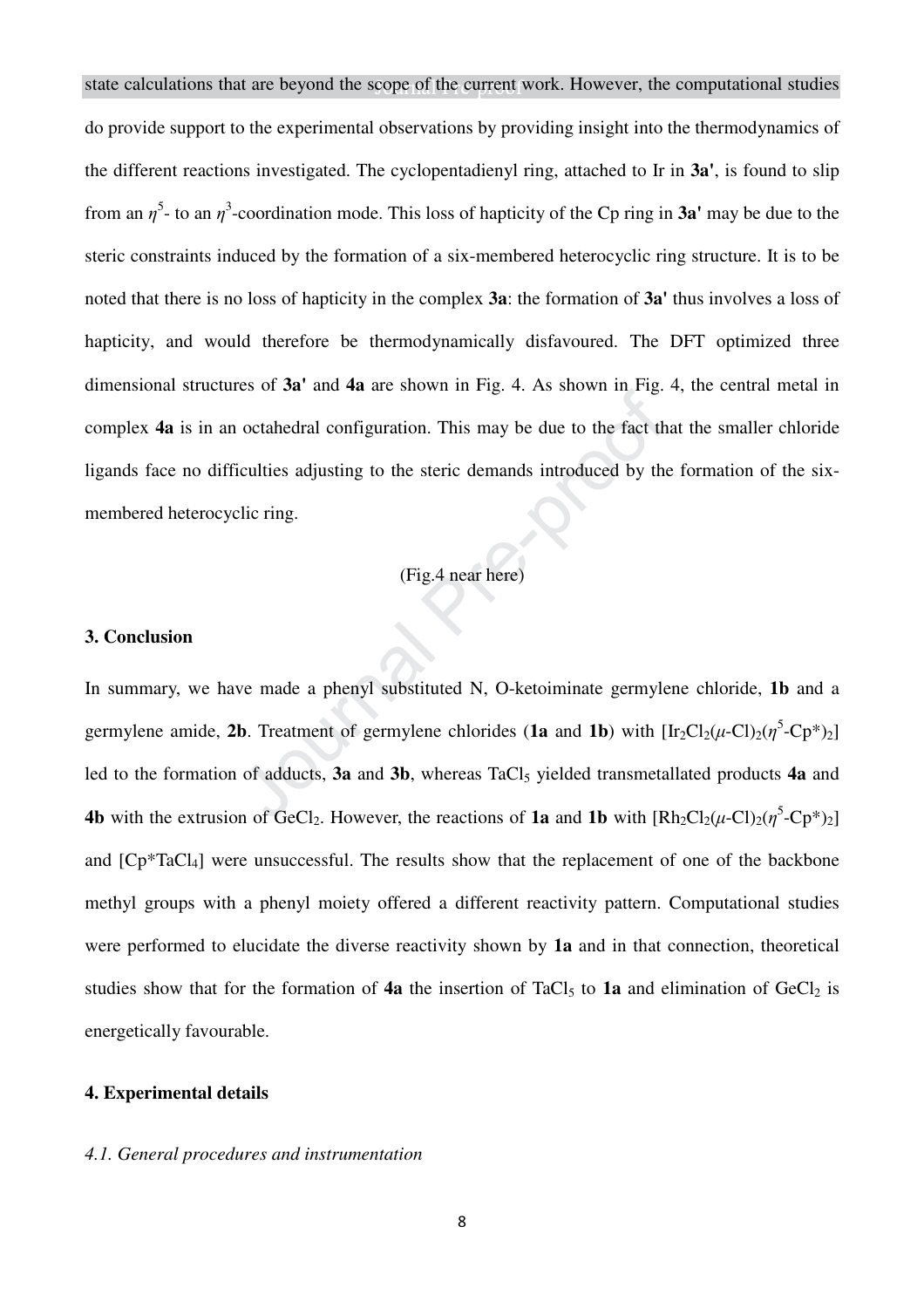All experiments and manipulations were conducted under dry oxygen-free argon using standard Schlenk line techniques or in an Mbraun inert atmosphere dry box containing an atmosphere of purified argon. Acetyl acetone, GeCl<sub>2</sub>·dioxane, calcium hydride, TaCl<sub>5</sub> and potassium hydride were purchased from Aldrich and used as received. All other starting materials were purchased from commercial sources and used without further purification. All solvents were dried by standard methods (hexane, toluene and THF from Na/benzophenone ketyl radical) and freshly distilled prior to use. CDCl<sub>3</sub> used for NMR spectral measurements was dried over calcium hydride overnight, distilled and stored in a glovebox.  $C_6D_6$  was dried over sodium metal. <sup>1</sup>H and <sup>13</sup>C spectra were recorded on a Bruker 400 MHz instrument. Elemental analyses were performed using a Thermo scientific FLASH 2000 Organic Elemental Analyzer. The NMR signals are reported relative to the residual solvent peaks (<sup>1</sup>H: CDCl<sub>3</sub>:7.26 ppm; <sup>13</sup>C: 77.1 ppm and <sup>1</sup>H: C<sub>6</sub>D<sub>6</sub>: 7.16 ppm;<sup>13</sup>C: 128.06 ppm). The following abbreviations are used in connection with NMR;  $s = singlet$ ;  $d =$ doublet;  $t = triplet$ ;  $q = quartet$ ;  $dd = doublet$  of doublets; sept = septet and  $m = multiples$ .

#### *4.2. Synthesis of compounds*

#### *4.2.1. Synthesis of [(Dipp)NCMeCHCOPhGeCl] (1b)*

To a stirred solution of potassium hydride (0.054 g, 1.370 mmol) in THF (10 mL) was added *α*phenyl-ketimine ligand (0.400 g, 1.246 mmol) in THF (10mL) at -78 °C. The reaction mixture was warmed to room temperature and stirred for 6 h. The reaction mixture was again brought to -78 °C, and a solution of  $GeCl_2$ .dioxane (0.288 g, 1.246 mmol) dissolved in THF (10 mL) was added slowly using cannula and the mixture was stirred overnight at room temperature. The solvent was removed under high vacuum, the residue was dissolved in hexane and filtered through celite, and the filtrate was concentrated under reduced pressure and kept at -30 °C to afford pale yellow crystals of **1b**. Yield: 0.485 g (91%). <sup>1</sup>H NMR (400 MHz, C<sub>6</sub>D<sub>6</sub>):  $\delta$  = 7.90 (d, J = 7.9 Hz, 2H), 7.15-7.07 (m, 4H), 6.99-6.97 (t, 2H), 6.06 (s, 1H), 3.58 (sept, J = 6.8 Hz, 1H), 2.79 (sept, J = 6.9 Hz, 1H), 1.50 (s, 3H), 1.41 (d, J = 6.6 Hz, 3H), 1.14 (d, J = 6.9 Hz, 3H), 1.09 (d, J = 6.8 Hz, 3H), 0.87 ppm (d, J = 6.8 Hz, 3H). <sup>13</sup>C NMR (101 MHz, C6D6): *δ* = 172.16, 171.02, 144.84, 143.84, 138.34, 137.44, 131.69,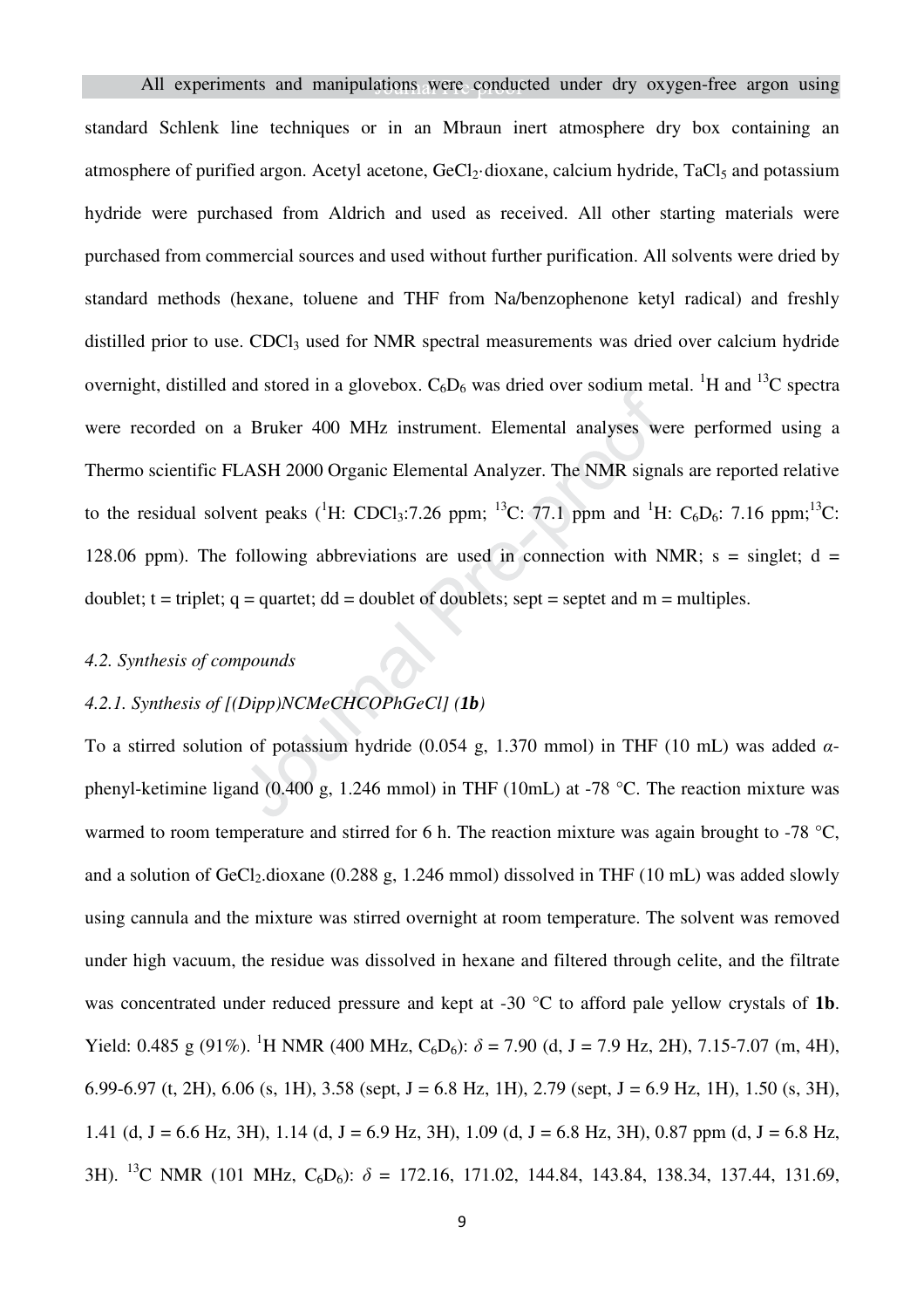$C_{22}H_{26}Cl$ GeNO: C, 61.66; H, 6.12; N, 3.27. Found: C, 61.62; H, 6.10; N, 3.24.

*4.2.2. Synthesis of [(Dipp)NCMeCHCOPhGeN(SiMe3)2] (2b)* 

A 50 mL Schlenk flask was charged with **1b** (0.450 g, 1.048 mmol) and LiN(SiMe<sub>3</sub>)<sub>2</sub> (0.184, 1.101 mmol) in 20 mL dry THF. The suspension was stirred at room temperature for 24 h. The volatiles were removed under high vacuum and the residue was dissolved in hexane and filtered through celite, and the filtrate was removed under reduced pressure to afford an orange solid of **2b**. Yield: 0.540 g (93%). <sup>1</sup>H NMR (500 MHz, C<sub>6</sub>D<sub>6</sub>):  $\delta$  = 7.79–7.77 (m, 2H), 7.06-7.02 (m, 6H), 5.43 (s, 1H), 3.28 (sept,  $J = 6.9$  Hz, 1H), 3.14 (sept,  $J = 6.8$  Hz, 1H), 1.35 (s, 3H), 1.33 (d,  $J = 7.0$  Hz, 3H), 1.30 (d, J = 6.7 Hz, 3H), 0.96 (d, J = 6.8 Hz, 3H), 0.91 (d, J = 6.8 Hz, 3H), 0.22 ppm (s, 18H). <sup>13</sup>C NMR (101 MHz,  $C_6D_6$ ):  $\delta = 171.48$ , 171.16, 143.28, 142.98, 139.71, 138.35, 131.03, 127.67, 125.35, 124.56, 95.82, 29.40, 28.34, 25.33, 24.96, 24.86, 24.19, 6.08 ppm. Anal. Calcd for  $C_{28}H_{44}$ GeN<sub>2</sub>OSi<sub>2</sub>: C, 60.76; H, 8.01; N, 5.06. Found: C, 60.78; H, 8.02; N, 5.03.

#### *4.2.3. Synthesis of [(Dipp)NCMeCHCOMeGeClIrCl2Cp\*] (3a)*

One equivalent of germylene chloride (**1a**) (0.040 g, 0.108 mmol) and 0.5 equivalents of Ir dimer (0.043 g, 0.054 mmol) are taken in a small vial (15 mL size) inside the glove box. Toluene (4 mL) was added into the mixture of solids at room temperature and stirred for 3 h, during which the color of the solution changed from a pale yellow to a reddish orange. The solvent was removed under high vacuum and the residue was washed with *n*-hexane to obtain the orange color solid, **3a**. Yield: 0.068 g (82%); <sup>1</sup>H NMR (400 MHz, C6D6): *δ* =7.20-7.09 (m, 3H), 5.15 (s, 1H), 3.55 (sept, 2H), 1.73 (s, 3H), 1.68 (d, J = 6.4 Hz, 3H), 1.54 (d, 6.8 Hz, 3H), 1.49 (s, 15H), 1.33 (s, 3H), 1.16(d, J = 6.8 Hz, 3H), 0.92 (d, J = 6.8 Hz, 3H). <sup>13</sup>C NMR (101 MHz, C<sub>6</sub>D<sub>6</sub>):  $\delta$  = 181.64, 176.85, 145.29, 143.80, 139.45, 129.31, 127.97, 125.42, 124.65, 103.55, 91.14, 29.31, 28.68, 25.79, 25.59, 25.22, 24.99, 24.32, 24.15, 22.72, 22.64, 8.96 ppm. Anal. Calcd for C<sub>27</sub>H<sub>39</sub>Cl<sub>3</sub>GeIrNO: C, 42.40; H, 5.14; N, 1.83. Found: C, 42.43; H, 5.19; N, 1.82.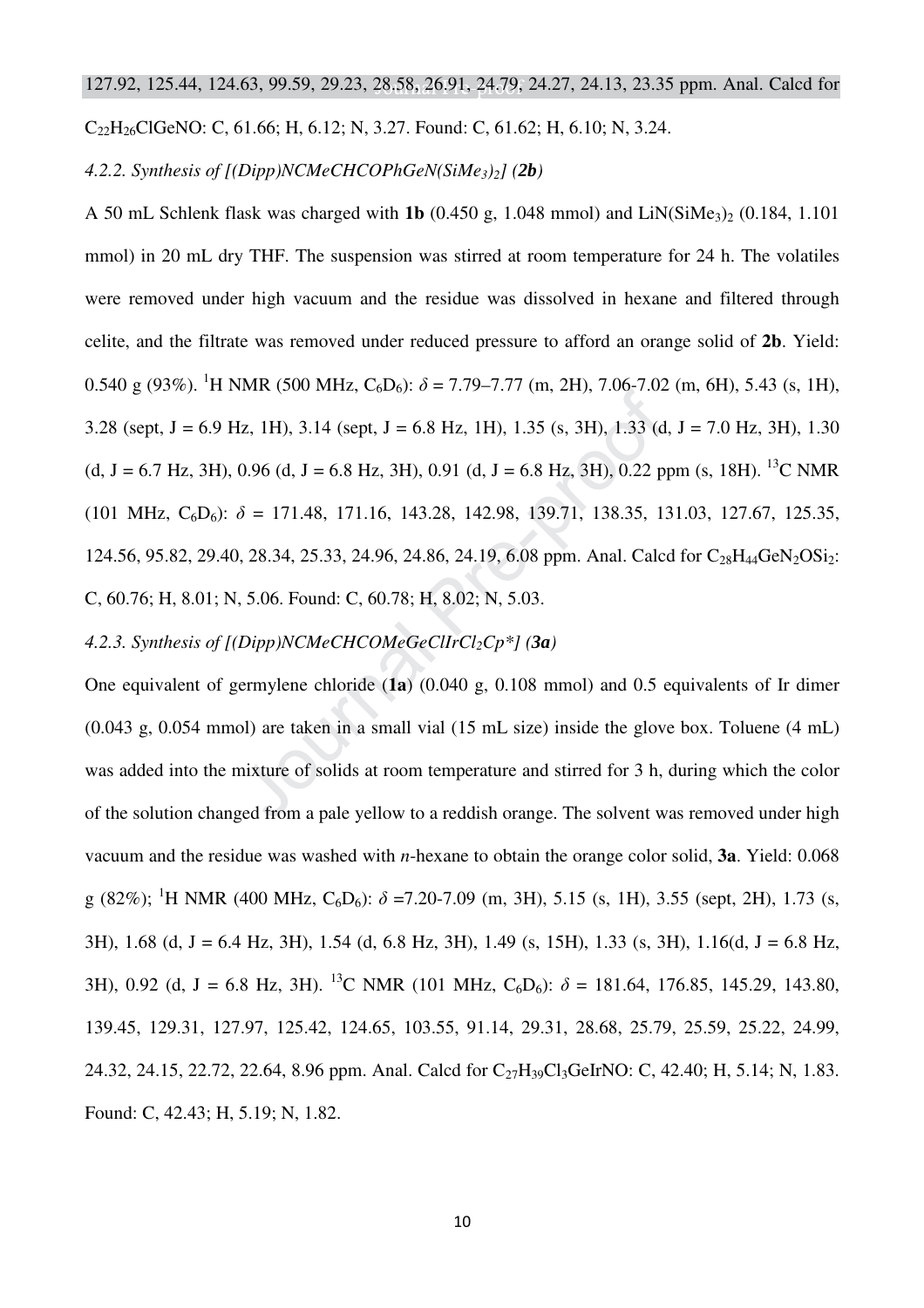One equivalent of germylene chloride (**1b**) (0.030 g, 0.069 mmol) and 0.5 equivalents of Ir dimer (0.028 g, 0.034 mmol) are taken in a small vial (15 mL size) inside the glove box. Toluene (4 mL) was added into the mixture of solids at room temperature and stirred for 3 h, during which the color of the solution changed from a pale yellow to a reddish orange. The solvent was removed under high vacuum. The residue was dissolved in hexane, filtered through celite, and kept at room temperature, which afforded reddish orange color crystals of **3b** after two days. Yield: 0.051 g (89%); <sup>1</sup>H NMR  $(400 \text{ MHz}, \text{C}_6\text{D}_6)$ :  $\delta$  = 7.99-7.96 (m, 2H), 7.20-7.11 (m, 6H), 6.12 (s, 1H), 3.63 (sept, 2H), 1.67 (d, J  $= 6.4$  Hz, 3H), 1.57 (d, 3H), 1.53 (s, 3H), 1.51 (s, 15H), 1.20 (d, J = 6.8 Hz, 3H), 0.85 ppm (d, J = 6.8 Hz, 3H). <sup>13</sup>C NMR (101 MHz, C<sub>6</sub>D<sub>6</sub>):  $\delta = 177.51$ , 174.28, 145.45, 143.89, 139.70, 135.67, 132.68, 129.47, 129.06, 127.92, 125.56, 124.85, 100.53, 91.21, 29.48, 28.82, 25.99, 25.50, 25.19, 25.06, 24.37, 9.18 ppm. Anal. Calcd for C<sub>32</sub>H<sub>41</sub>Cl<sub>3</sub>GeIrNO: C, 46.48; H, 5.00; N, 1.69. Found: C, 46.49; H, 5.03; N, 1.67.

#### *4.2.5. Synthesis of [(Dipp)NCMeCHCOMeTaCl4] (4a)*

Equimolar mixture of germylene chloride  $(1a)$   $(0.060 \text{ g}, 0.163 \text{ mmol})$  and TaCl<sub>5</sub>  $(0.058 \text{ g}, 0.163 \text{ mmol})$ mmol) are taken in a 25 mL Schlenk flask inside the glove box. Toluene (4 mL) was added into the mixture of solids at room temperature and stirred for 1 h, during which the color of the solution changed from a pale yellow to a reddish orange solution. The solution was filtered through celite, and kept at -30 °C to afford orange color crystals of **4a**. Yield: 0.080 g  $(85\%)$ ; <sup>1</sup>H NMR (500 MHz,  $C_6D_6$ :  $\delta$  = 7.07-7.02 (m, 3H), 4.87 (s, 1H), 3.14 (sept, 2H), 1.43 (d, J = 6.5 Hz, 6H), 1.30 (s, 3H), 1.28 (s, 3H), 0.90 ppm (d, J = 6.5 Hz, 6H). <sup>13</sup>C NMR (101 MHz, C<sub>6</sub>D<sub>6</sub>):  $\delta$  =175.88, 170.06, 146.62, 142.07, 124.95, 113.57, 28.42, 27.01, 25.34, 24.98, 21.26 ppm. Anal. Calcd for C17H24Cl4NOTa: C, 35.14; H, 4.16; N, 2.41. Found: C, 35.14; H, 4.15; N, 2.40.

#### *4.2.6. Synthesis of [(Dipp)NCMeCHCOPhTaCl4] (4b)*

Equimolar mixture of phenyl substituted germylene chloride (1b) (0.055 g, 0.128 mmol) and TaCl<sub>5</sub> (0.045 g, 0.128 mmol) are taken in a 25 mL Schlenk flask inside the glove box. Toluene (4 mL) was added into the mixture of solids at room temperature and stirred for 1 h, during which the color of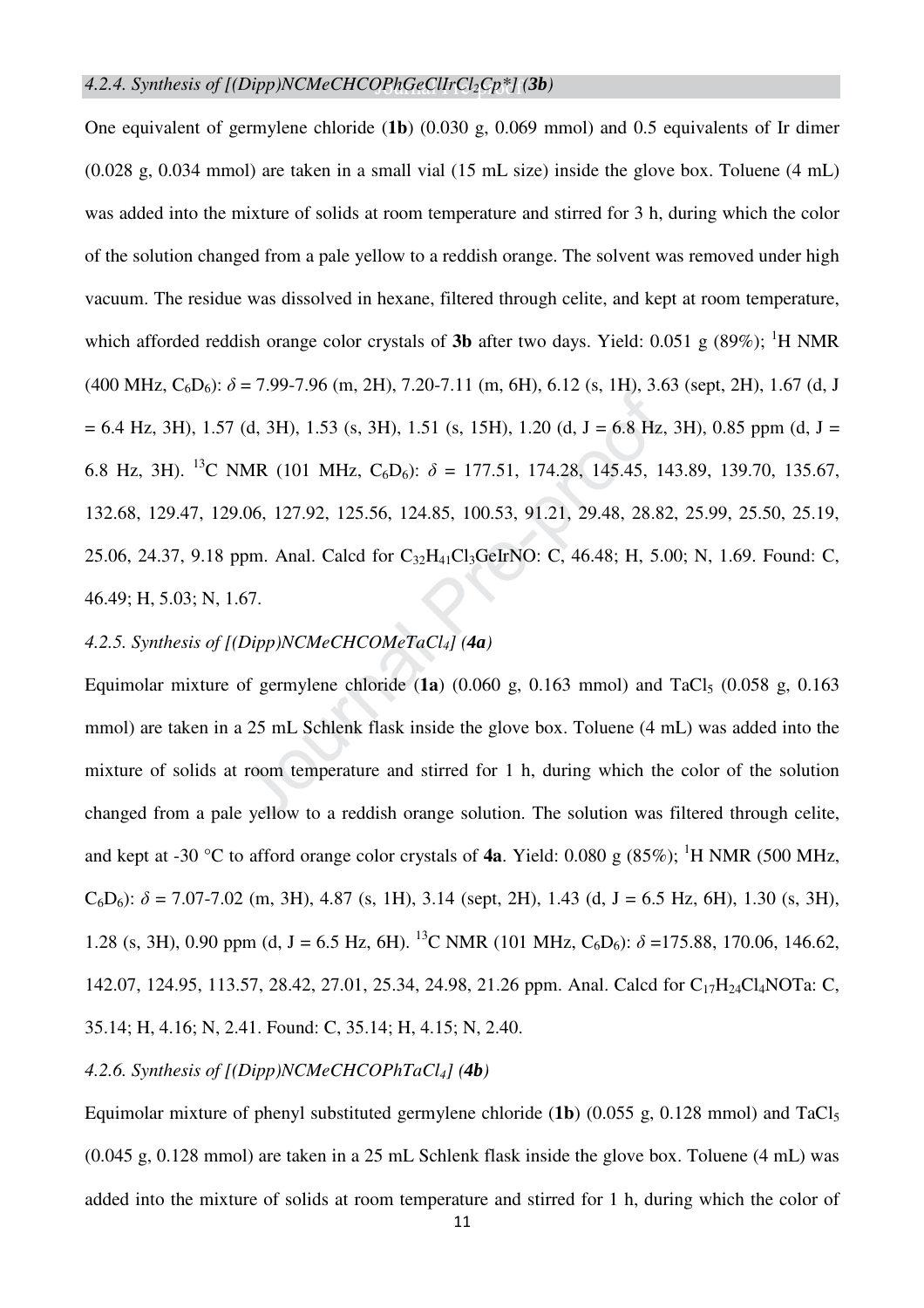the solution changed from a pale yellow to a reddish orange solution. The solution was filtered through celite, and dried to afford orange color solid of **4b**. Yield: 0.067 g  $(82\%)$ ; <sup>1</sup>H NMR (500) MHz,  $C_6D_6$ ):  $\delta$  = 7.63 (m, 2H), 7.15-7.01 (m, 4H), 6.95-6.92 (m, 2H), 5.82 (s, 1H), 3.21 (sept, 2H), 1.44 (t, 9H), 0.93 ppm (d, J = 7 Hz, 6H). <sup>13</sup>C NMR (101 MHz, C<sub>6</sub>D<sub>6</sub>):  $\delta$  =176.86, 165.69, 142.42, 132.95, 132.13, 129.43, 127.71, 125.34, 110.23, 28.79, 27.78, 25.72, 25.28 ppm. Anal. Calcd for C22H26Cl4NOTa: C, 41.08; H, 4.07; N, 2.18. Found: C, 41.01; H, 4.06; N, 2.21.

#### *4.4. X-ray crystal structure determinations*

The crystal data for **1b**, **3b** and **4a** were collected and integrated using a Bruker APEXII AXS diffractometer, equipped with a CCD detector, using Mo Kα radiation ( $\lambda = 0.71073$  Å) at 150(2) K. The structures were solved by heavy atom methods using SHELXS-97 or SIR92 and refined using  $SHELXL-2014.<sup>21</sup>$ OIR

#### Crystal data for **1b**

CCDC No. 1894681, C<sub>22</sub>H<sub>26</sub>GeNOCl, M. Wt. 428.52, orthorhombic, Space group =  $P2_12_12_1$ , a = 10.932(2) Å, b = 12.110(2) Å, c = 15.926(2) Å, α = 90°, β = 90°, γ = 90°, V = 2108.6(3) Å<sup>3</sup>, Z = 4, pcalc= 1.3498 mg/m<sup>3</sup>,  $\mu$  = 1.590 mm-1, F(000) = 889.5, R<sub>1</sub> = 0.0276, wR<sub>2</sub> = 0.0617, Independent reflections = 4842 [ $R_{int}$  = 0.0415,  $R_{sigma}$  = 0.0409], Goodness-of-fit on  $F^2$  = 1.029.

#### Crystal data for **3b**

CCDC No. 1894682,  $C_{38}H_{45}NOCl_3GeIr$ , M.Wt. 902.89, monoclinic, Space group = P2<sub>1</sub>/c, a = 19.5641(15) Å, b = 12.4425(9) Å, c = 16.6456(10) Å,  $\alpha = 90^{\circ}$ ,  $\beta = 109.604(4)^{\circ}$ ,  $\gamma = 90^{\circ}$ , V = 3817.1(5)  $\mathring{A}^3$ , Z =4, pcalc= 1.571 mg/m<sup>3</sup>,  $\mu$  = 4.509mm -1, F(000) = 1792.0, R<sub>1</sub> = 0.0462, wR<sub>2</sub> =0.0963, Independent reflections = 6150 [ $R_{int}$  = 0.0780,  $R_{sigma}$  = 0.0842], Goodness-of-fit on  $F^2$  = 1.047.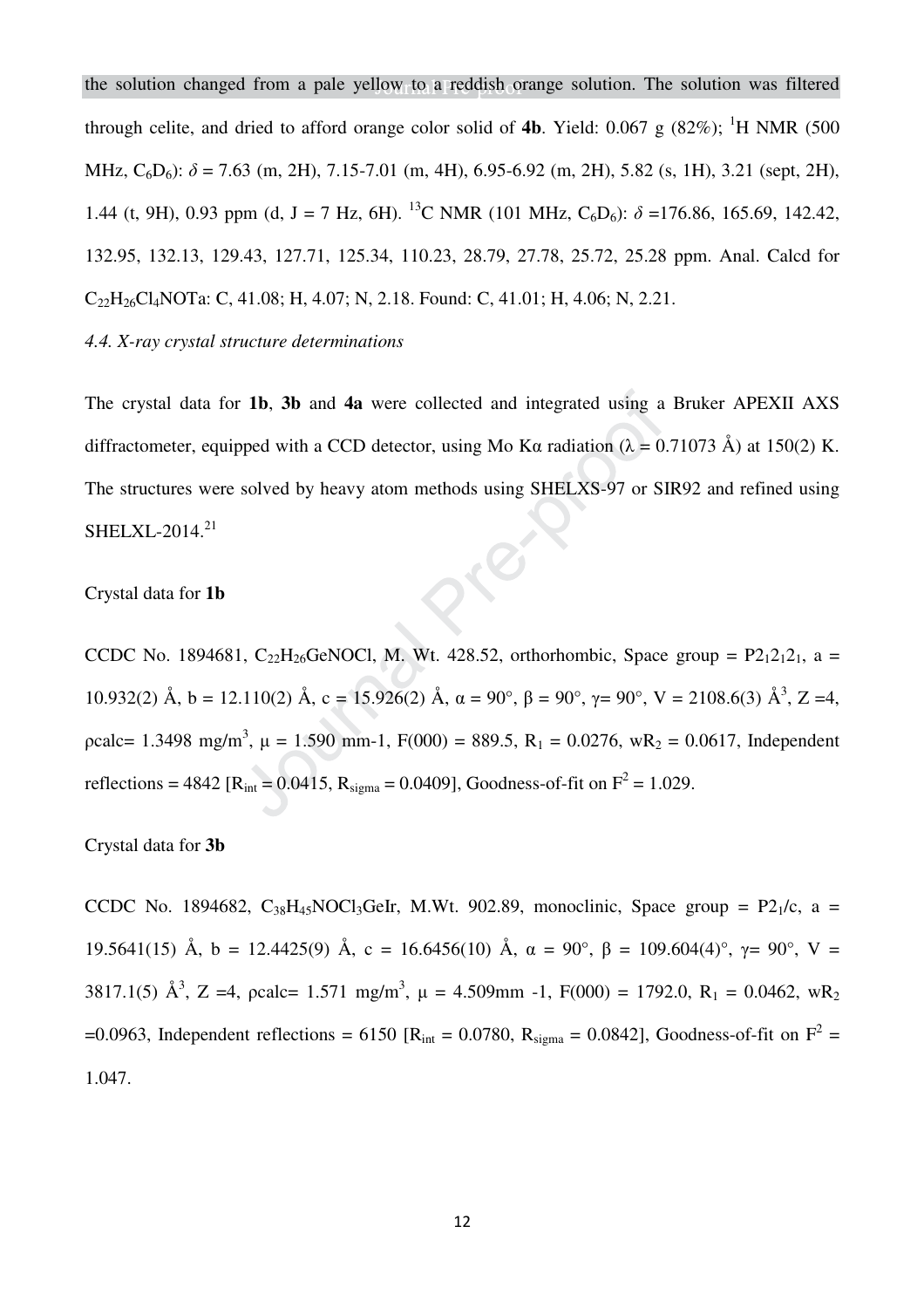CCDC No. 1894683,  $C_{17}H_{24}C_{4}TaON$ , M.Wt. 581.14, monoclinic, Space group = P2<sub>1</sub>/c, a = 14.5412(12) Å, b = 13.3067(11) Å, c = 21.616(2) Å,  $\alpha = 90^\circ$ ,  $\beta = 95.151(3)^\circ$ ,  $\gamma = 90^\circ$ , V = 4165.7(6) Å<sup>3</sup>, Z =8, pcalc= 1.8531 mg/m<sup>3</sup>,  $\mu$  = 5.795 mm-1, F(000) = 2256.9, R<sub>1</sub> = 0.0218, wR<sub>2</sub> = 0.0501, Independent reflections = 9592 [ $R_{int}$  = 0.0366,  $R_{sigma}$  = 0.0290], Goodness-of-fit on  $F^2$  = 1.029.

#### **Conflict of interest**

There are no conflicts to declare.

#### **Acknowledgements**

Financial support from the Science and Engineering Research Board, SERB (Project No. EMR/2015/001274, Ramanujan Research Grant (SB/S2/RJN-073/2015)), New Delhi, India, is acknowledged. B. R. thanks IIT Madras for the institute postdoctoral fellowship. K. B. thanks SERB for the National postdoctoral fellowship (PDF/2016/003998), New Delhi, India. K.V. is grateful to the Department of Science and Technology (DST) (EMR/2014/000013) for providing financial assistance. T. D. thanks the Council of Scientific and Industrial Research (CSIR) for providing a Research Fellowship.

#### **Author Information**

**‡**Both authors contributed equally to this work.

#### **Appendix A. Supplementary data**

Supplementary data related to this article can be found at http://dx.doi.org

#### **References**

- [1] (a) S. B. Kim, P. Sinsermsuksakul, A. S. Hock, R. D. Pike, R.G. Gordon, Chem. Mater. 26 (2014) 3065–3073;
	- (b) T. K. Purkait, A. K. Swarnakar, G. B. De Los Reyes, F. A. Hegmann, E. Rivard, J. G. C.

Veinot, Nanoscale 7 (2015) 2241–2244;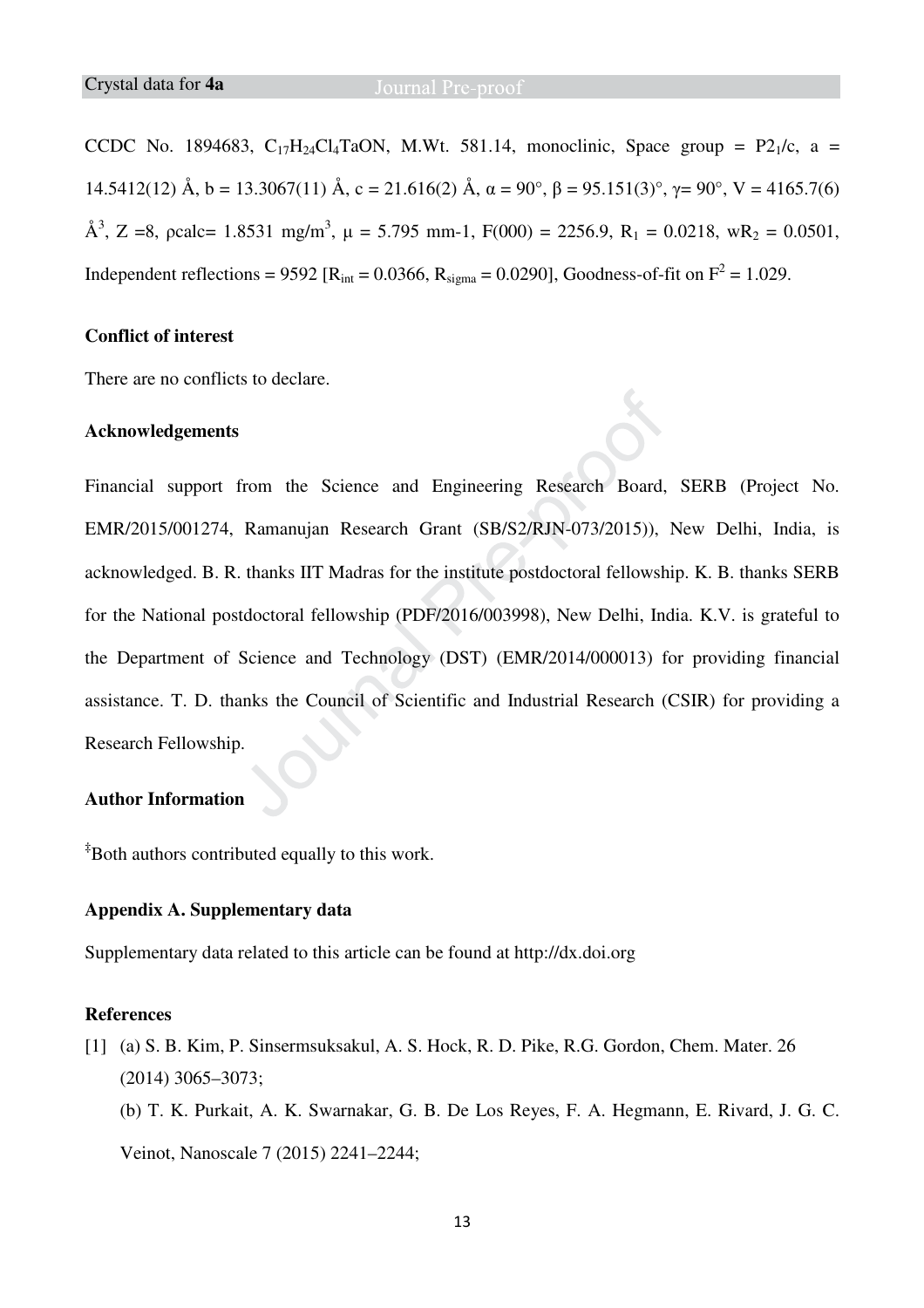- [2] (a) F. M. Mück, J. A. Baus, R. Bertermann, C. Burschka, R. Tacke, Organometallics 35 (2016) 2583−2588;
	- (b) K. Junold, M. Nutz, J. A. Baus, C. Burschka, C. Fonseca Guerra, F. M. Bickelhaupt, R. Tacke, Chem. Eur. J. 20 (2014) 12411−12415;
	- (c) R. S. Ghadwal, H. W. Roesky, S. Merkel, D. Stalke, Chem. Eur. J. 16 (2010) 85–88;
	- (d) B. Blom, G. Klatt, D. Gallego, G. Tan, M. Driess, Dalton Trans. 44 (2015) 639–644;
	- (e) S. Pahar, S. Karak, M. Pait, K. V. Raj, K. Vanka, S. S. Sen, Organometallics 37 (2018) 1206-1213;
	- (f) E. Welz, J. Böhnke, R. D. Dewhurst, H. Braunschweig, B. Engels, J. Am. Chem. Soc. 140 (2018) 12580−12591;
	- (g) Y.-L. Shan, B.-X. Leong, H.-W. Xi, R. Ganguly, Y. Li, K. H. Lim, C.-W. So, Dalton Trans. 46 (2017) 3642–3648;
	- (h) J. Lam, B A. R. Günther, J. M. Farrell, P. Eisenberger, B. P. Bestvater, P.D. Newman, R. L. Melen, C. M. Crudden, D. W. Stephan, Dalton Trans. 45 (2016) 15303.
- [3] (a) J. A. Baus, F. M. Mück, H.Schneider, R. Tacke, Chem. Eur. J. 23 (2017) 296–303; (b) F. M. Mück, J. A.Baus, A. Ulmer, C. Burschka, R. Tacke, Eur. J. Inorg. Chem. (2016) 1660–1670;
	- (c) D. Gallego, A. Breck, E. Irran, F. Meier, M. Kaupp, M. Driess, J. F. Hartwig, J. Am. Chem. Soc. 135 (2013) 15617–15626;
	- (d) D. Gallego, S. Inoue, B. Blom, M. Driess, Organometallics 33 (2014) 6885–6897;
	- (e) G. Tan, S. Enthaler, S. Inoue, B. Blom, M. Driess, Angew. Chem., Int. Ed. 54 (2015) 2214– 2218;
	- (f) R. Azhakar, R. S. Ghadwal, H. W. Roesky, J. Hey, L. Krause, D. Stalke, Dalton Trans. 42 (2013) 10277–10281;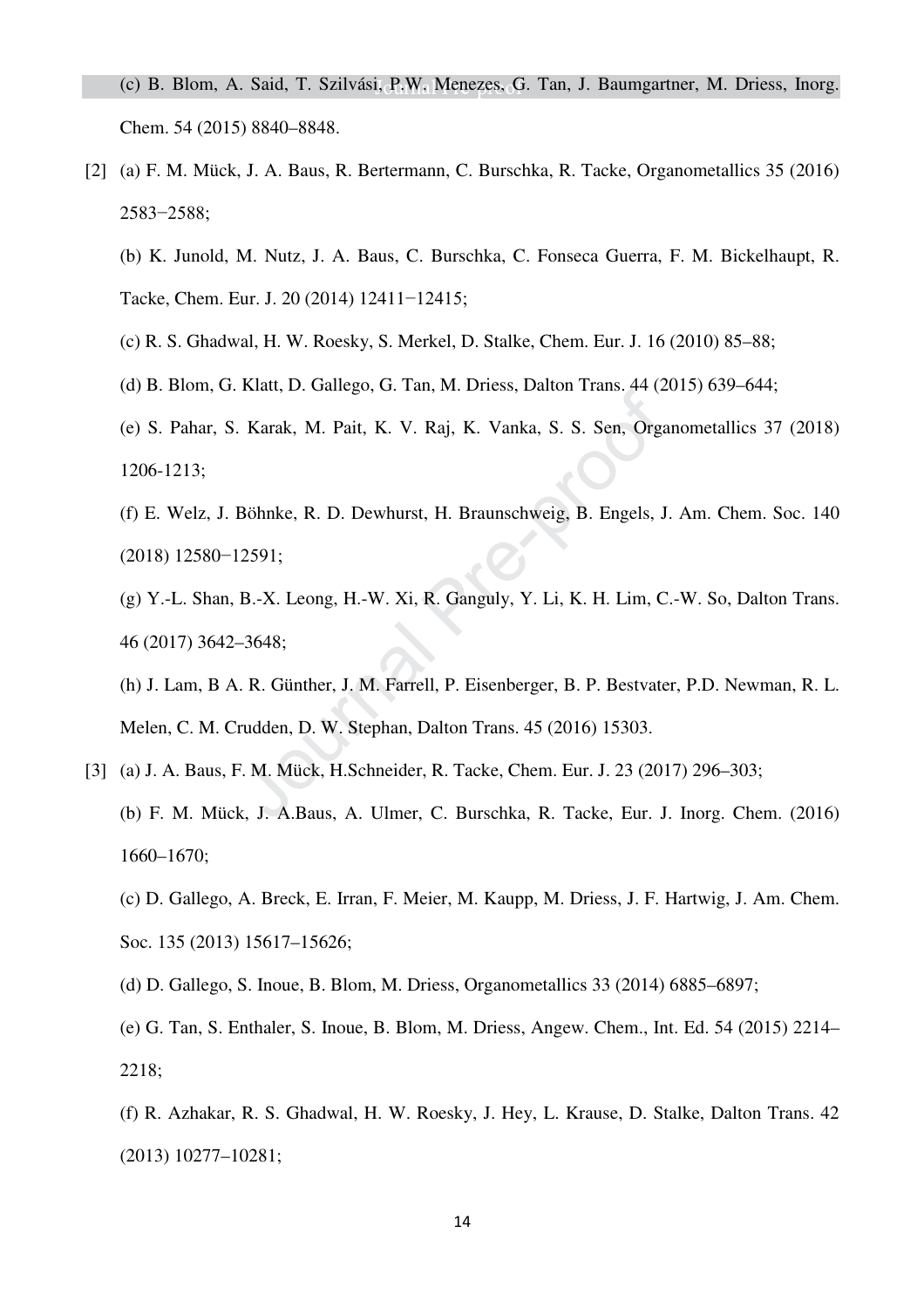(g) S. Schäfer, R. Köppe, M. T. Gamer, P. W. Roesky, Chem. Commun. 50 (2014) 11401– 11403;

- (h) S. Schäfer, R. Köppe, P. W. Roesky, Chem. Eur. J. 22 (2016) 7127–7133;
- (i) S. Yadav, E. Sangtani, D. Dhawan, R. G. Gonnade, D. Ghosh, S. S. Sen, Dalton Trans. 46 (2017) 11418–1142;
- (j) S. Khan, S. Pal, N. Kathewad, P. Parameswaran, S. De, I. Purushothaman, Chem. Commun. 52 (2016) 3880–3882;
- (k) N. Parvin, S. Pal, S. Khan, S. Das, S. K. Pati, H. W. Roesky, Inorg. Chem. 56 (2017) 1706– 1712;
- (l) S. Khan, S. K. Ahirwar, S. Pal, N. Parvin, N. Kathewad, Organometallics 34 (2015) 5401– 5406;
- (m) N. Parvin, R. Dasgupta, S. Pal, S. S. Sen, S. Khan, Dalton Trans. 46 (2017) 6528–6532;
- (n) N. Phillips, T. Dodson, R. Tirfoin, J. I. Bates, S. Aldridge, Chem. Eur. J. 20 (2014) 16721 16731.
- [4] (a) L. Bourget-Merle, M. F. Lappert, J. R. Severn, Chem. Rev. 102 (2002) 3031–3066; (b) L. Kong, R. Ganguly, Y. Li, R. Kinjo, Chem. Eur. J. 22 (2016) 1922 – 1925.
- [5] C. Cui, H. W. Roesky, H.-G. Schmidt. M. Noltemeyer, H. Hao, F. Cimpoesu, Angew. Chem., Int. Ed. 39 (2000) 4274–4276.
- [6] (a) S. P. Green, C. Jones, A. Stasch, Science 318 (2007) 1754–1757; (b) K. Yuvaraj, I. Douair, A. Paparo, L. Maron, C. Jones, J. Am. Chem. Soc. 141 (2019) 8764−8768.
- [7] A. Jana, D. Ghoshal, H. W. Roesky, I. Objartel, G. Schwab, D. Stalke, J. Am. Chem. Soc. 131 (2009) 1288–1293.
- [8] (a) M. Driess, S. Yao, M. Brym, C. V. Wüllen, D. Lentz, J. Am. Chem. Soc. 128 (2006) 9628– 9629;
	- (b) M. Driess, S. Yao, M. Brym, C. V. Wüllen, Angew. Chem. Int. Ed. 45 (2006) 4349–4352;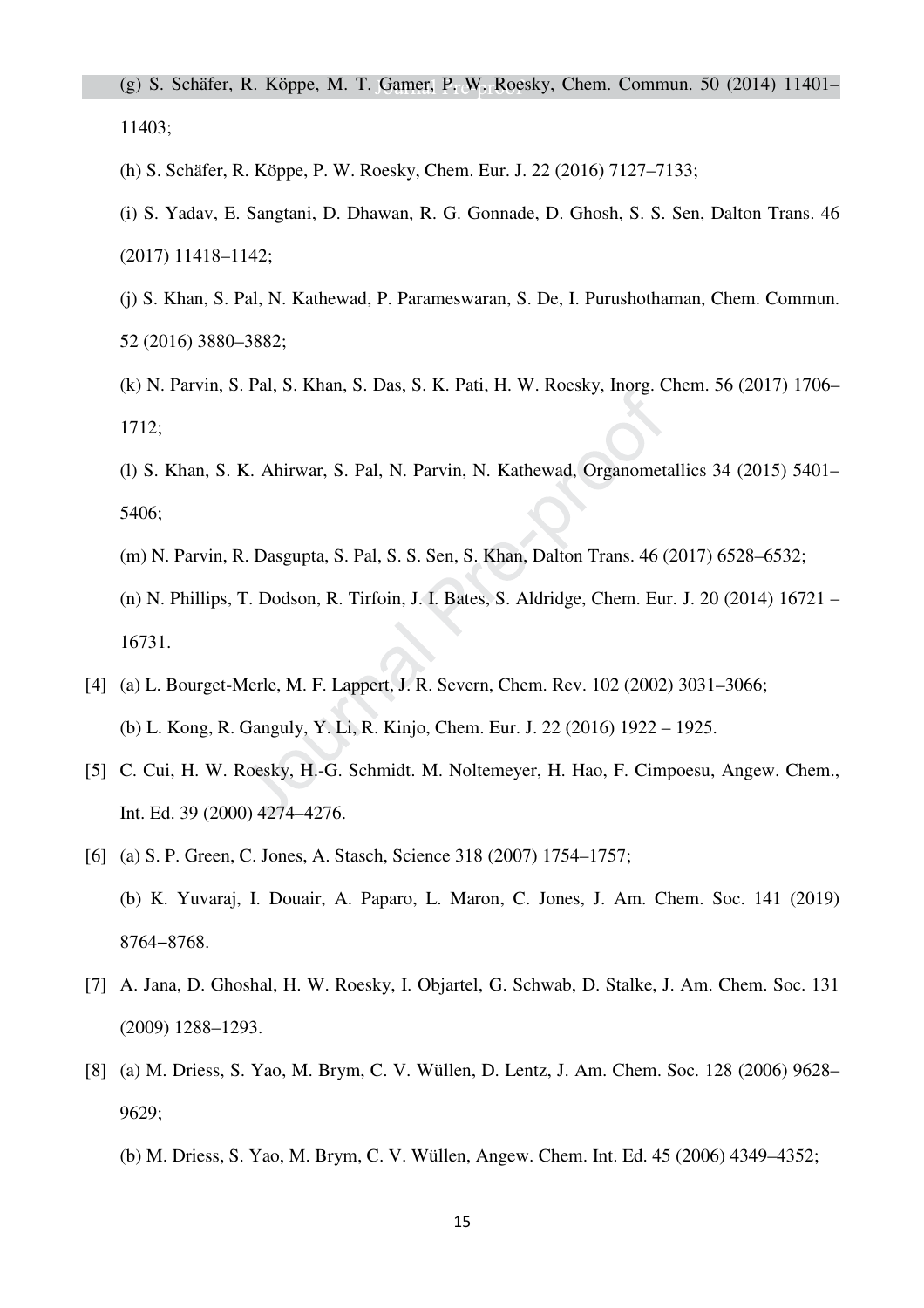(c) L. Alvarez-Rodriguez, J. A. Cabeza, P. Garcia-Alvarez, D. Polo, Coord. Chem. Rev. 300 (2015) 1–28.

- [9] K. Bakthavachalam, S. Dutta. C. Arivazhagan. B. Raghavendra. A. Haridas. S. S. Sen, D. Koley, S. Ghosh, Dalton Trans. 47 (2018) 15835–15844.
- [10] Z. Liu, H-X. Chen, D. Huang, Y. Zhang, Y-M. Yao, J. Organomet. Chem. 749 (2014) 7–12.
- [11] Y. Ding, H. W Roesky, M. Noltemeyer, H.-G. Schmidt, P. P. Power, Organometallics 20 (2001) 1190–1194.
- [12] S. Nagendran, S. S. Sen, H. W. Roesky, D. Koley, H. Grubmüller, A. Pal, R. Herbst-Irmer, Organometallics 27 (2008) 5459–5463.
- [13] S. P. Green, C. Jones, P. C. Junk, K.-A. Lippert, A. Stasch, Chem. Commun. (2006) 3978– 3980.
- [14] R. K. Siwatch, S. Kundu, D. Kumar, S. Nagnedran, Organometallics 30 (2011) 1998–2005.
- [15] L. Álvarez-Rodríguez, J. A. Cabeza, J. M. Fernandez-Colinas, P. García-Álvarez, D. Polo. Organometallics 35 (2016) 2516−2523.
- [16] (a) X. Yan, C. Xi, Acc. Chem. Res. 48 (2015) 935–946;
	- (b) P. J. Fagan, W. A. Nugent, J. C. Calabrese. J. Am. Chem. Soc.116 (1994) 1880–1889; (c) C. Gendy, A. Mansikkamki, J. Valjus, J. Heidebrecht, P. C.-Y. Hui, G. M. Bernard, H. M. Tuononen, R. E. Wasylishen, V. K. Michaelis, R. Roesler, Angew. Chem. Int. Ed. 58 (2019) 154 –158.
- [17] (a) R. J. Schwamm, J. R. Harmer, M. Lein, C. M. Fitchett, S. Granville, M. P. Coles, Angew. Chem. Int. Ed. 54 (2015) 10630 –10633;

(b) C. Kaiya, K. Suzuki, M. Yamashita, Organometallics 38 (2019) 610–613.

- [18] (a) D. F. Schreiber, Y. Ortin, H. Muller-Bunz, A. D. Phillips, Organometallics 30 (2011) 5381– 5395;
	- (b) O. N. Gorunova, I. M. Novitskiy, Y. K. Grishin, I. P. Gloriozov, V. A. Roznyatovsky, V. N. Khrustalev, K. A. Kochetkov, V. V. Dunina, Organometallics 37 (2018) 2842−2858.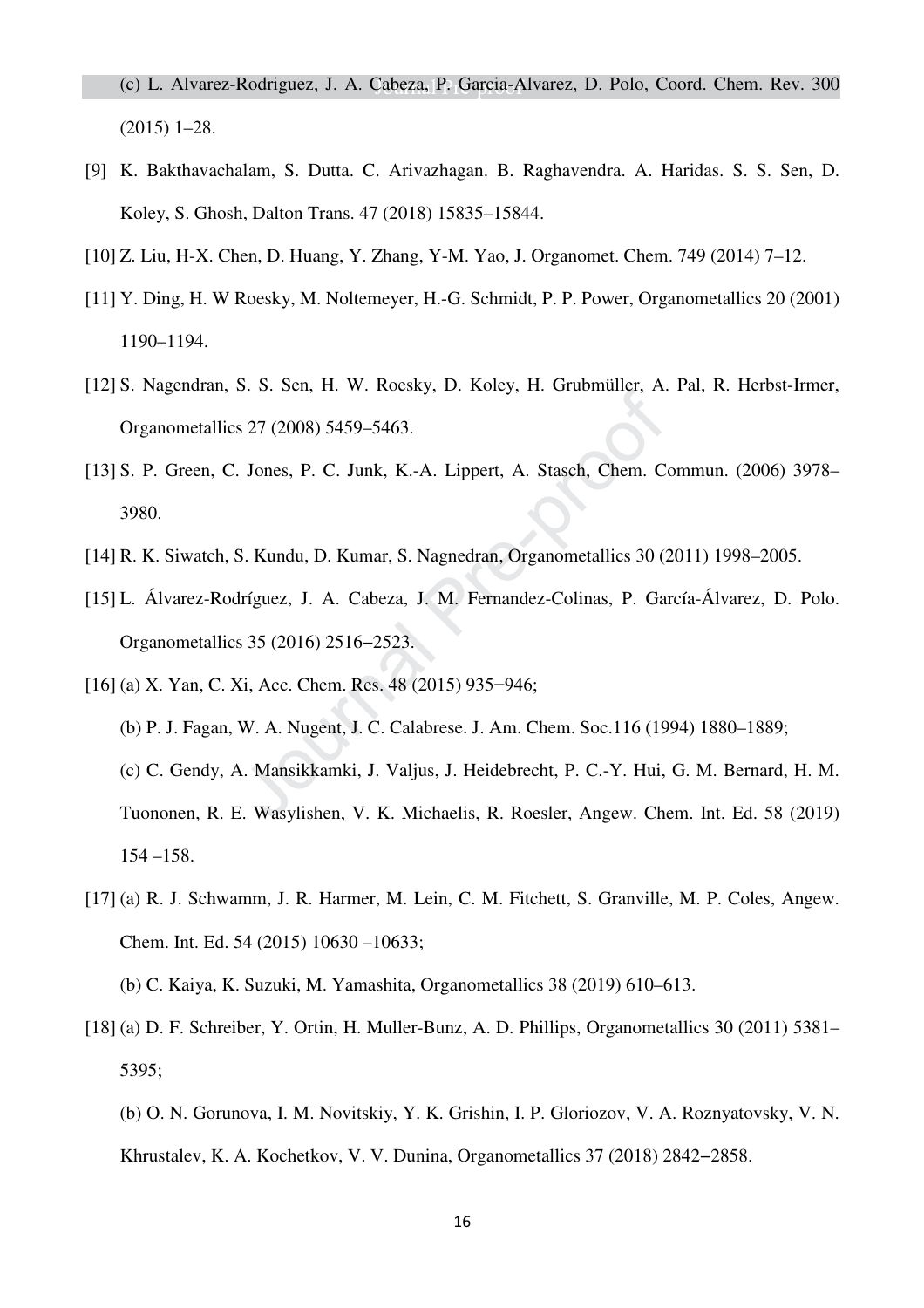#### [19] A. C. Filippou, J. G. Winter, G. Kociok-Kӧhn, I. Hirlz, J. Organometal Chem. 544 (1997) 225-

231.

- [20] H.-M. Kao, S.-M. Ho, I.-C. Chen, P.-C. Kuo, C.-Y. Lin, C.-Y. Tu, C.-H. Hu, J.-H. Huang, G.-H. Lee, Inorganica Chimica Acta 361 (2008) 2792–2798.
- [21] G. M. Sheldrick, Acta Crystallogr. Sect. A. 64 (2008) 112–122.

#### **Table of Content**

The reactions of the germylene chlorides with  $[\text{Ir}_2\text{Cl}_2(\mu-\text{Cl})_2(\eta^5-\text{Cp*})_2]$  led to adduct formation (see picture right). On the other hand, TaCl<sub>5</sub> led to the formation of transmetallated product with the extrusion of  $GeCl<sub>2</sub>$  (see picture left).



- **Scheme 1** Our previous work on the synthesis of cyclometallated complexes.
- **Scheme 2** Synthesis of germylenes and their reactivity.
- **Fig. 1** Single-crystal X-ray structure of **1b**. All the hydrogen atoms are omitted for clarity. Thermal ellipsoids are drawn at the 50% probability level. Selected bond lengths [Å] and angles [<sup>o</sup>] for **1b**: Ge1-N1 2.0106(16), Ge1-Cl1 2.2960(7), Ge1-O1 1.8864(14); O1-Ge1-N1 90.39(6), N1-Ge1-Cl1 94.39(5), O1-Ge1-Cl1 94.73(5).
- **Scheme 3** Synthesis of complexes **3a** and **3b**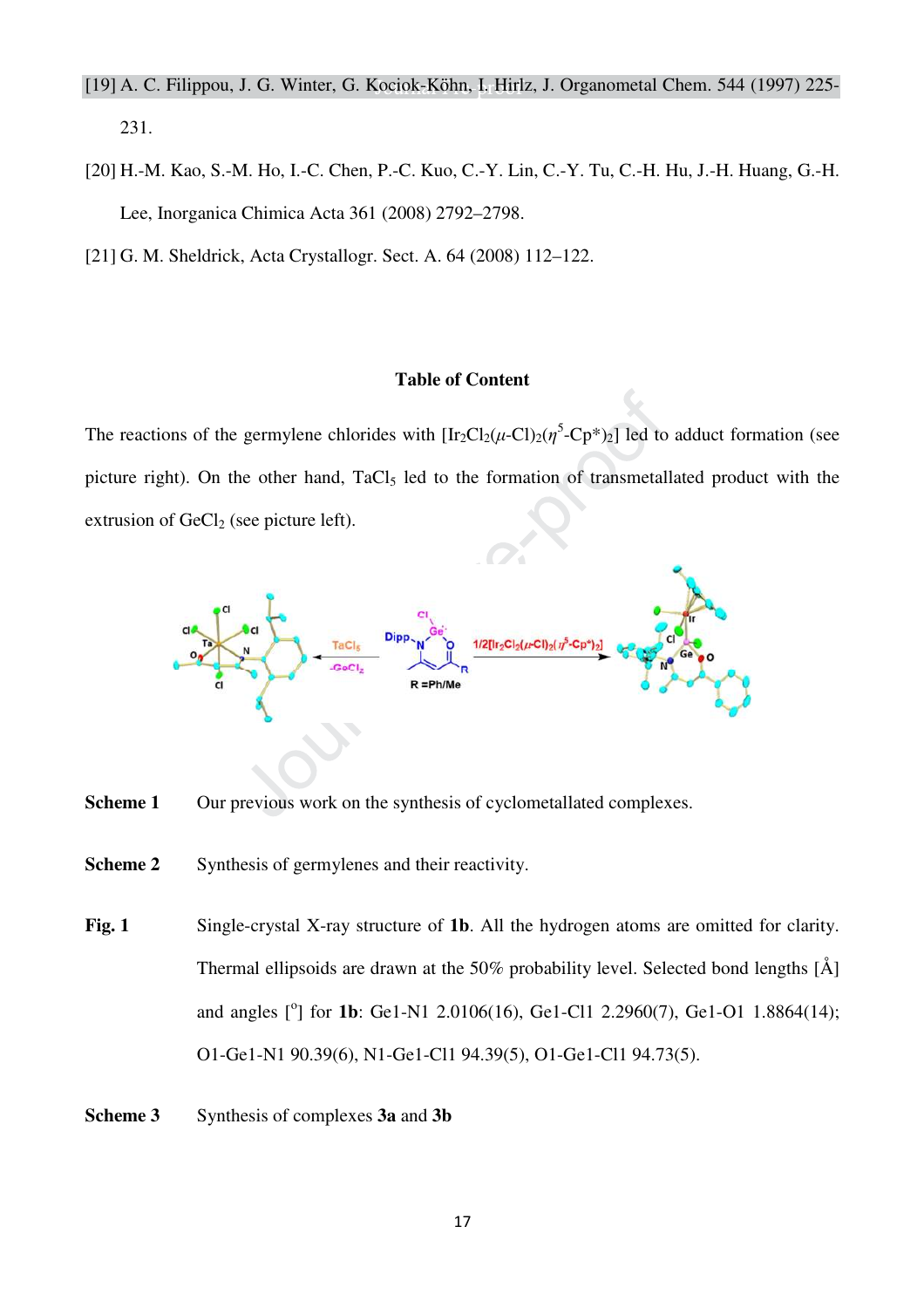- **Fig. 2** Single-crystal X-ray structure of 3b. All hydrogen atoms are omitted for clarity. Thermal ellipsoids are drawn at the 50% probability level. Selected bond lengths [Å] and angles [<sup>o</sup>] for **3b**: Ge1-N1 1.936(7), Ge1-Cl1 2.232(3), Ge1-O1 1.839(6), Ge1-Ir1 2.3726(10), Ir1-Cl2 2.405(3), Ir1-Cl3 2.385(2); O1-Ge1-N1 94.3(3), N1-Ge1-Cl1 96.6(2), N1-Ge1-Ir1 131.8(2), Cl1-Ir1-Cl3 89.80(10), O1-Ge1-Cl1 94.55(19), O1- Ge1-Ir1 110.53(18).
- **Scheme 4** (a): Transmetallation from N, O-ketoiminate germylenes; (b) transmetallation from stannylenechloride and from ketoiminate lithium salt.
- **Fig.3** Single-crystal X-ray structure of **4a**. All hydrogen atoms are omitted for clarity. Thermal ellipsoids are drawn at the 50% probability level. Selected bond lengths [Å] and angles [°] for **4a**: Ta1-N1 2.265(2), Ta1-O1 1.9040(19), Ta1-Cl1 2.3382(7), Ta1-Cl2 2.3473(7), Ta1-Cl3 2.3236(6), Ta1-Cl4 2.3125(8), O1-Ta1-N1 80.04(8), O1-Ta1- Cl1 94.97(6), O1-Ta1-Cl3 168.45(6), Cl4-Ta1-Cl2 178.73(3), N1-Ta1-Cl3 88.49(6), O1-Ta1-Cl1 94.97(6), N1-Ta1-Cl1 174.16(5).
- **Scheme 5 Transmetallation reaction mechanism for the iridium and tantalum complexes with** germylene  $1a$ , calculated at the PBE/TZVP level of theory with DFT.  $\Delta G$  represents the Gibbs free energy of the reaction.
- **Fig.4** The DFT optimized structures of **3a'** and **4a**. The color scheme is as follows: carbon: black, oxygen: red, nitrogen: blue, chlorine: green, hydrogen: grey, tantalum: violet and iridium: yellow.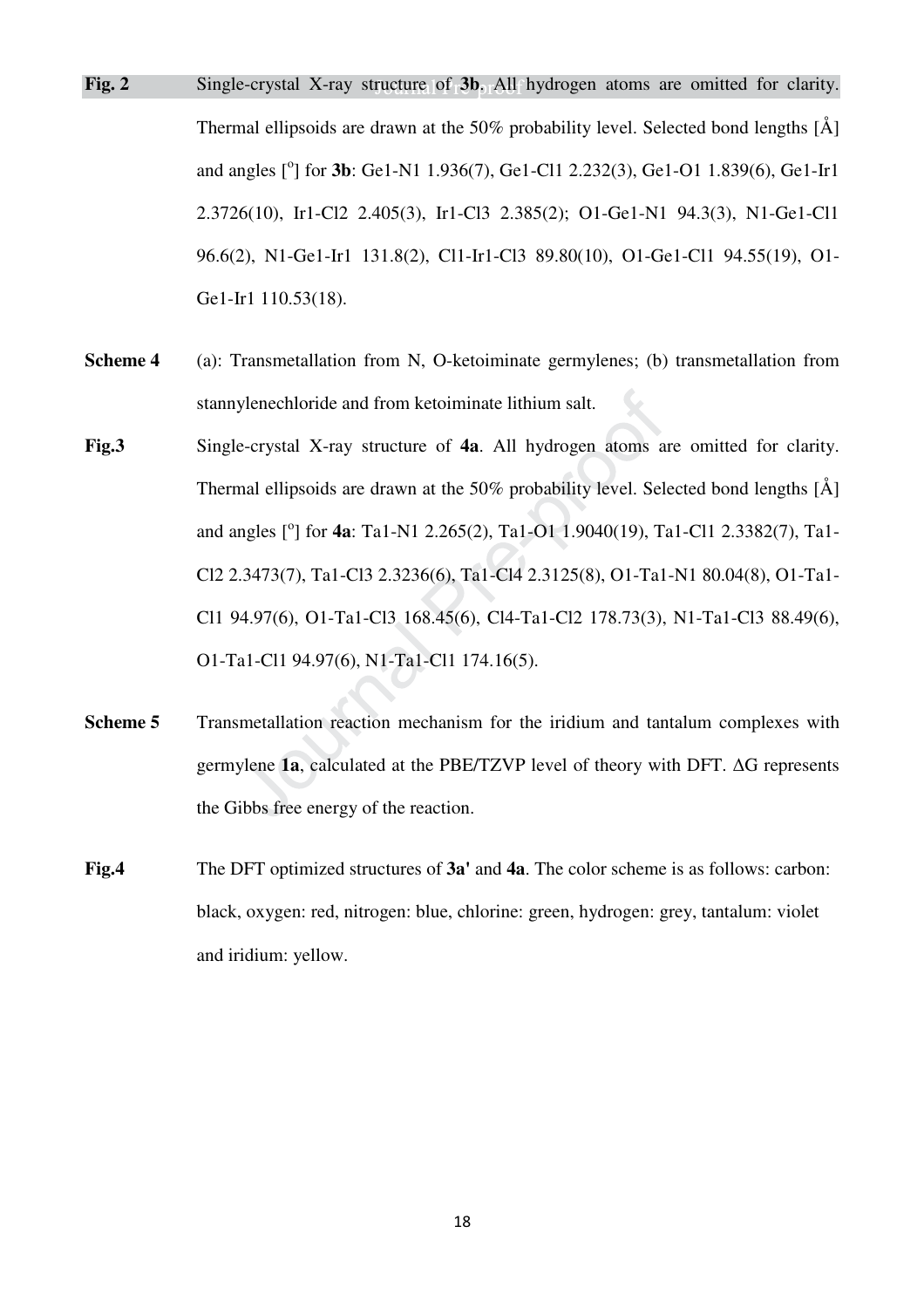Scheme 2



Scheme 3

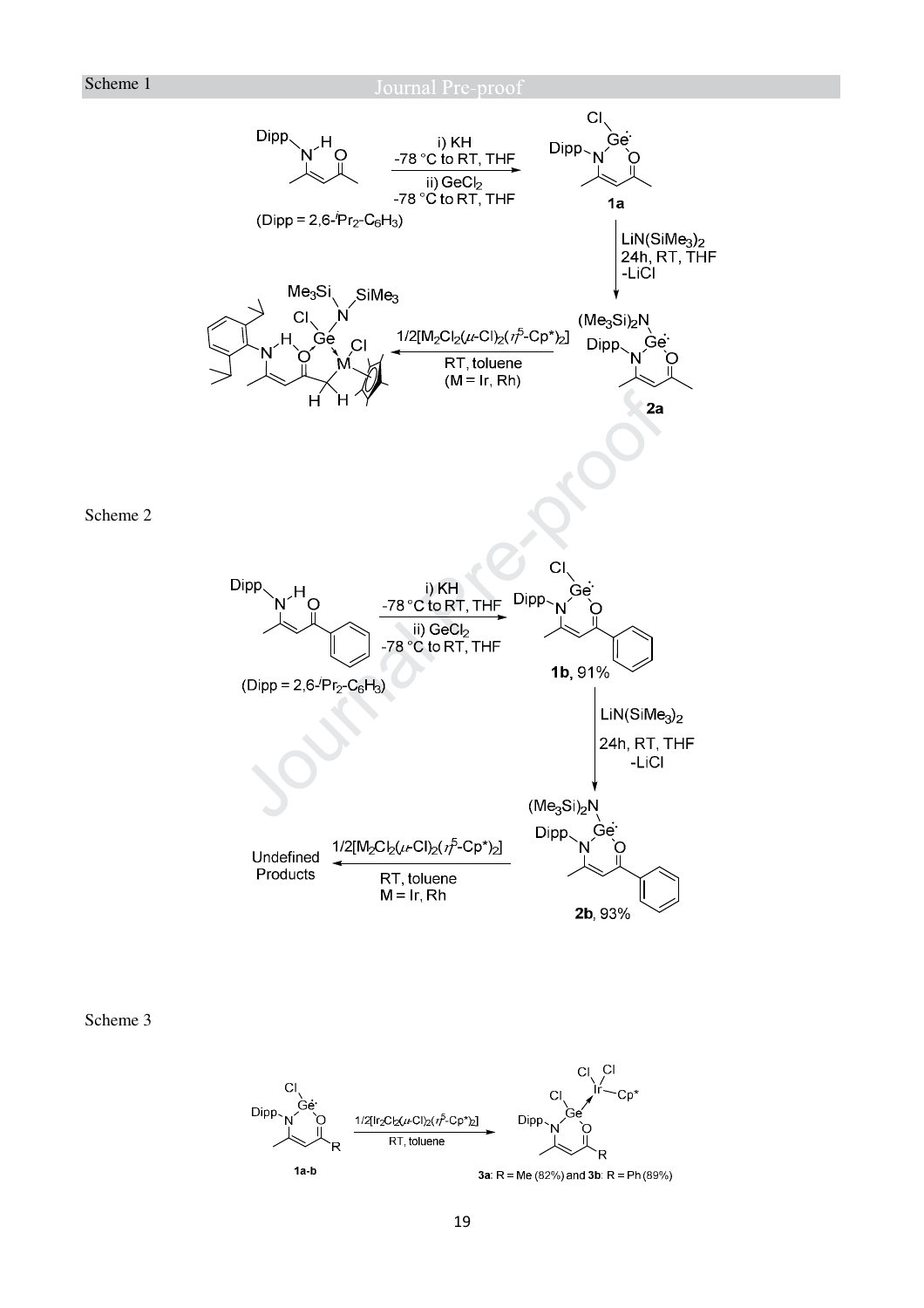#### Scheme 4

Fig. 1



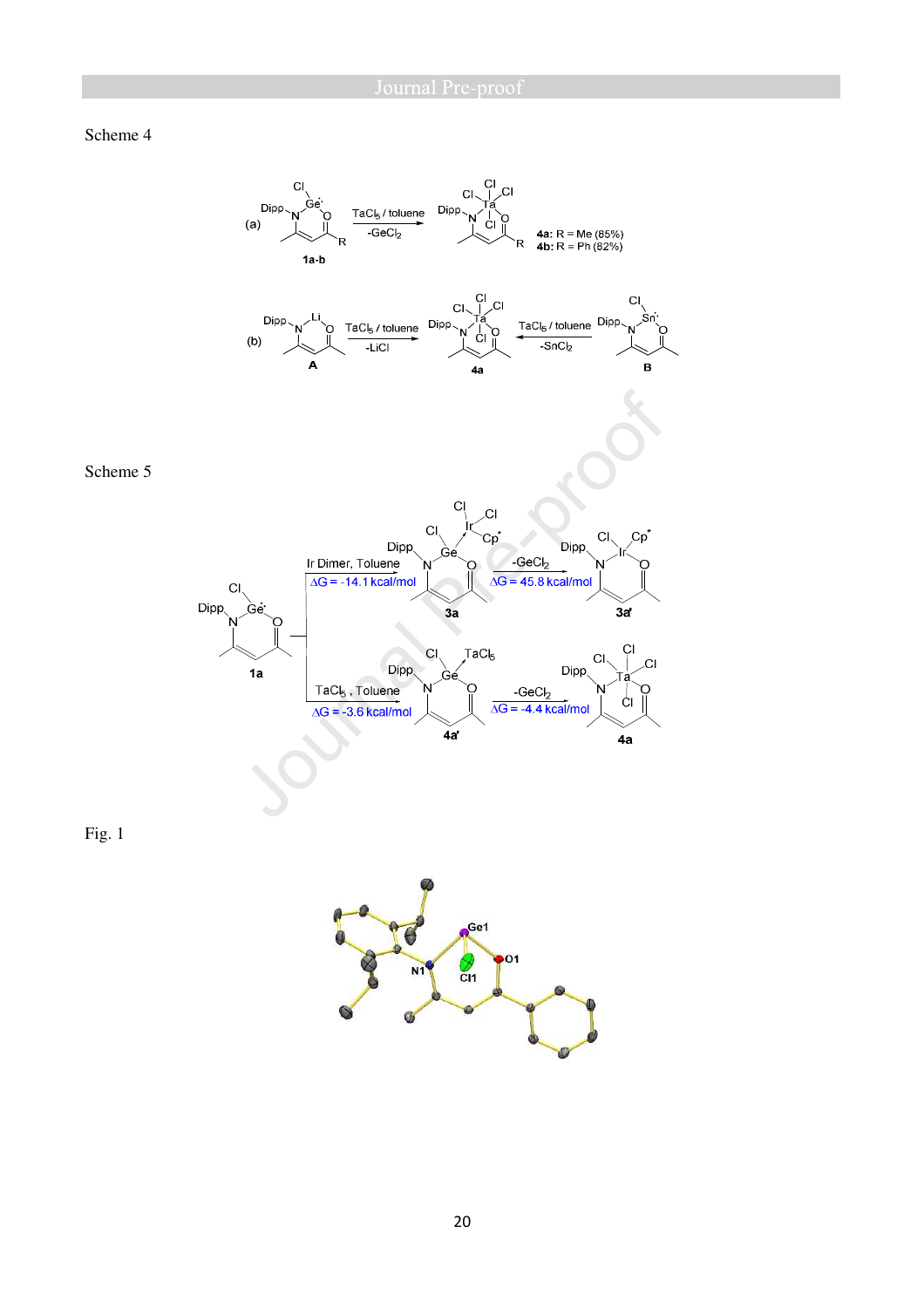

Fig. 4

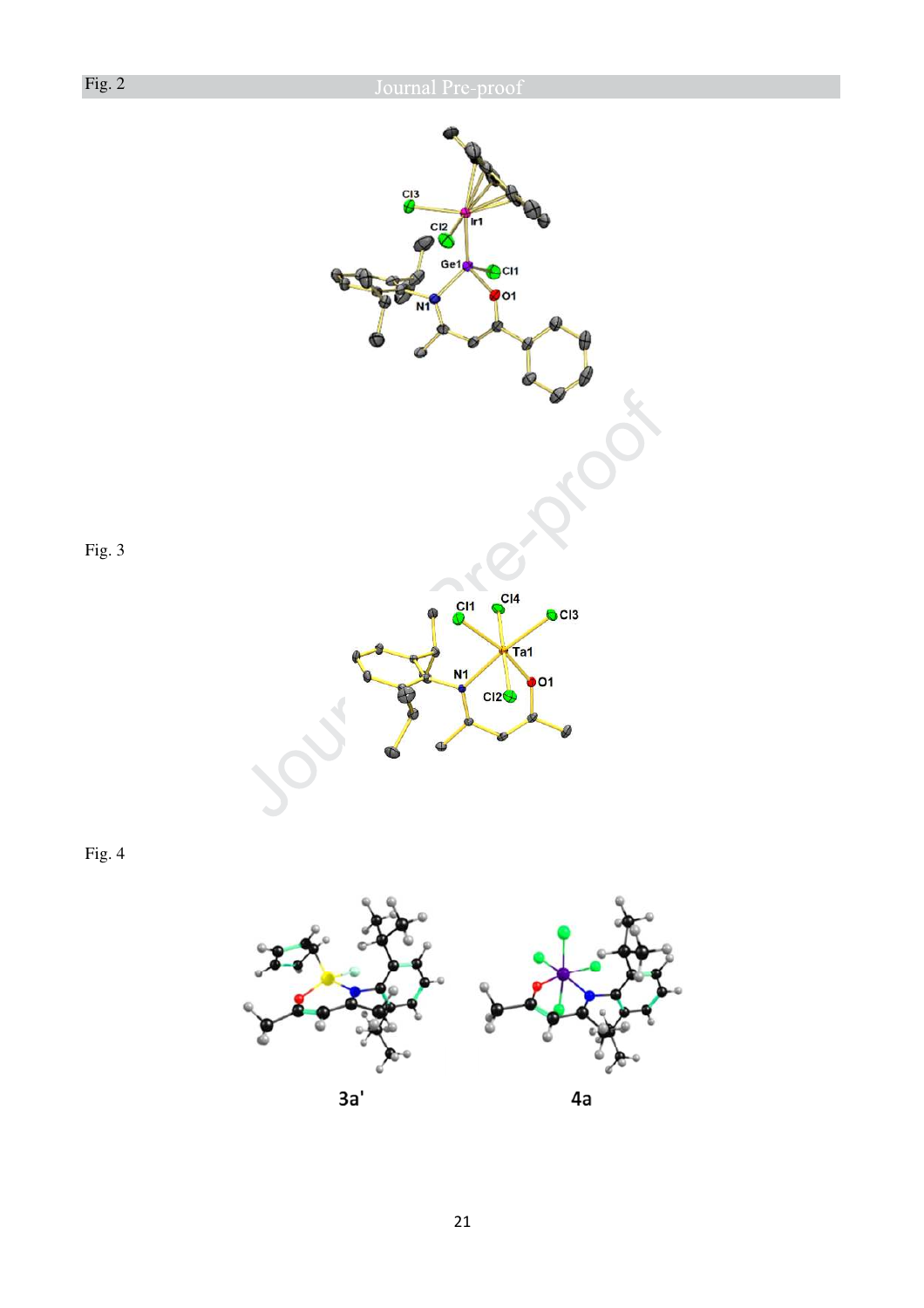#### **Highlights:**

 $\triangleright$  This manuscript reports the first example of N,O-chelated germanium adduct with a transition metal.

 $\triangleright$  We have reported the synthesis of transmetallated Ta-complex using ketiminate-

The formation of transmatallated and adduct products were established by DFT analysis.

germylene chlorides and stannylene chlorides.<br>
> The formation of transmatallated and adduct products were esta